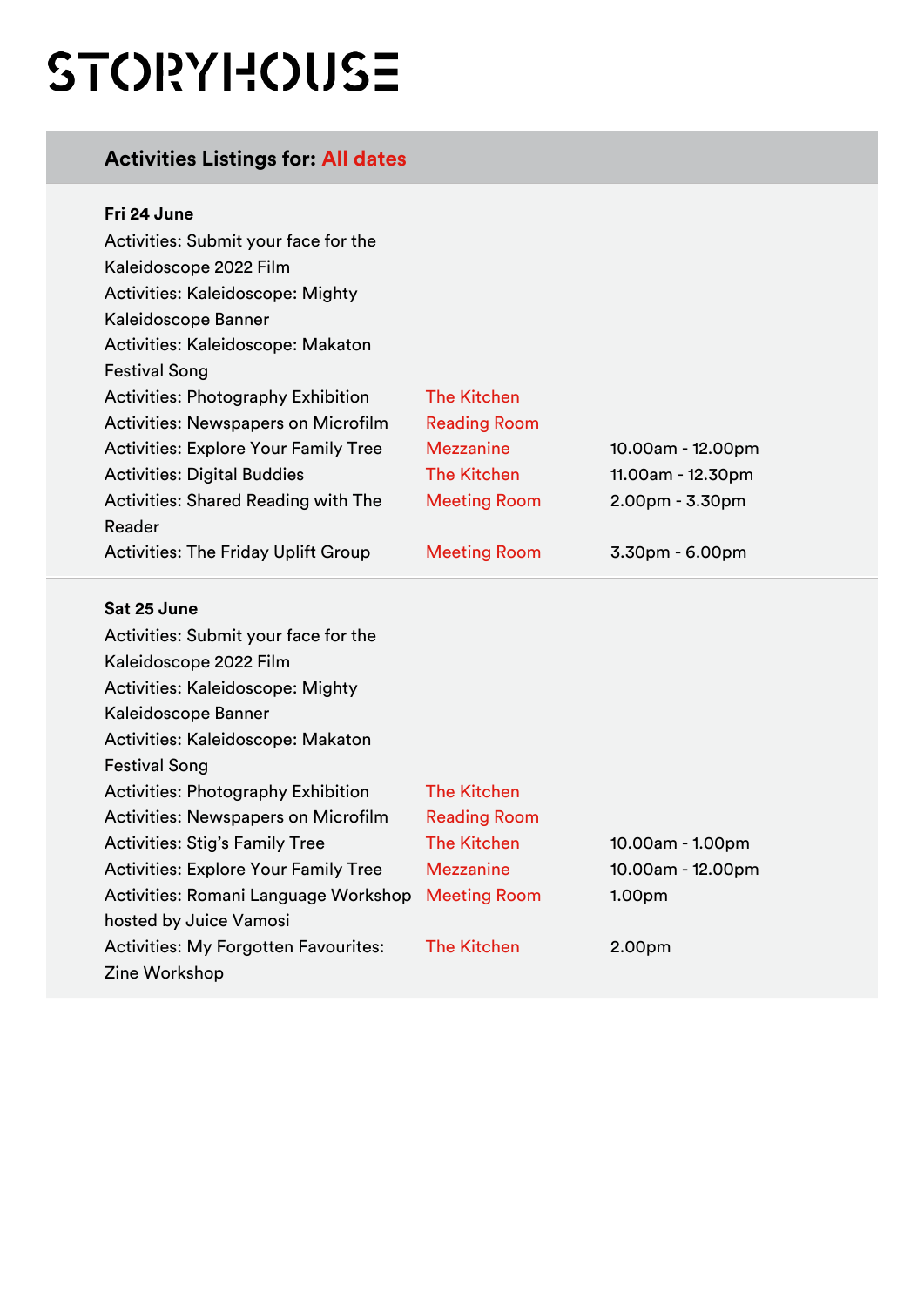## **Sun 26 June**

| Activities: Submit your face for the         |                            |                    |
|----------------------------------------------|----------------------------|--------------------|
| Kaleidoscope 2022 Film                       |                            |                    |
| Activities: Kaleidoscope: Mighty             |                            |                    |
| Kaleidoscope Banner                          |                            |                    |
| Activities: Kaleidoscope: Makaton            |                            |                    |
| <b>Festival Song</b>                         |                            |                    |
| <b>Activities: Photography Exhibition</b>    | The Kitchen                |                    |
| Activities: Newspapers on Microfilm          | <b>Reading Room</b>        |                    |
| <b>Activities: Stig's Family Tree</b>        | The Kitchen                | $11.00am - 3.00pm$ |
| <b>Activities: Chester Boardgamers</b>       | <b>Garret Bar</b>          | $1.00pm - 4.30pm$  |
| <b>Activities: Community Day: Storyhouse</b> | <b>Grosvenor Park Open</b> | $1.30pm - 4.30pm$  |
| Outdoors                                     | <b>Air Theatre</b>         |                    |

#### **Mon 27 June**

| Activities: Submit your face for the       |                     |         |
|--------------------------------------------|---------------------|---------|
| Kaleidoscope 2022 Film                     |                     |         |
| <b>Activities: Kaleidoscope: Mighty</b>    |                     |         |
| Kaleidoscope Banner                        |                     |         |
| Activities: Kaleidoscope: Makaton          |                     |         |
| <b>Festival Song</b>                       |                     |         |
| <b>Activities: Newspapers on Microfilm</b> | <b>Reading Room</b> |         |
| Activities: Storytime with PCSO Eva        | <b>The Den</b>      | 10.30am |
|                                            |                     |         |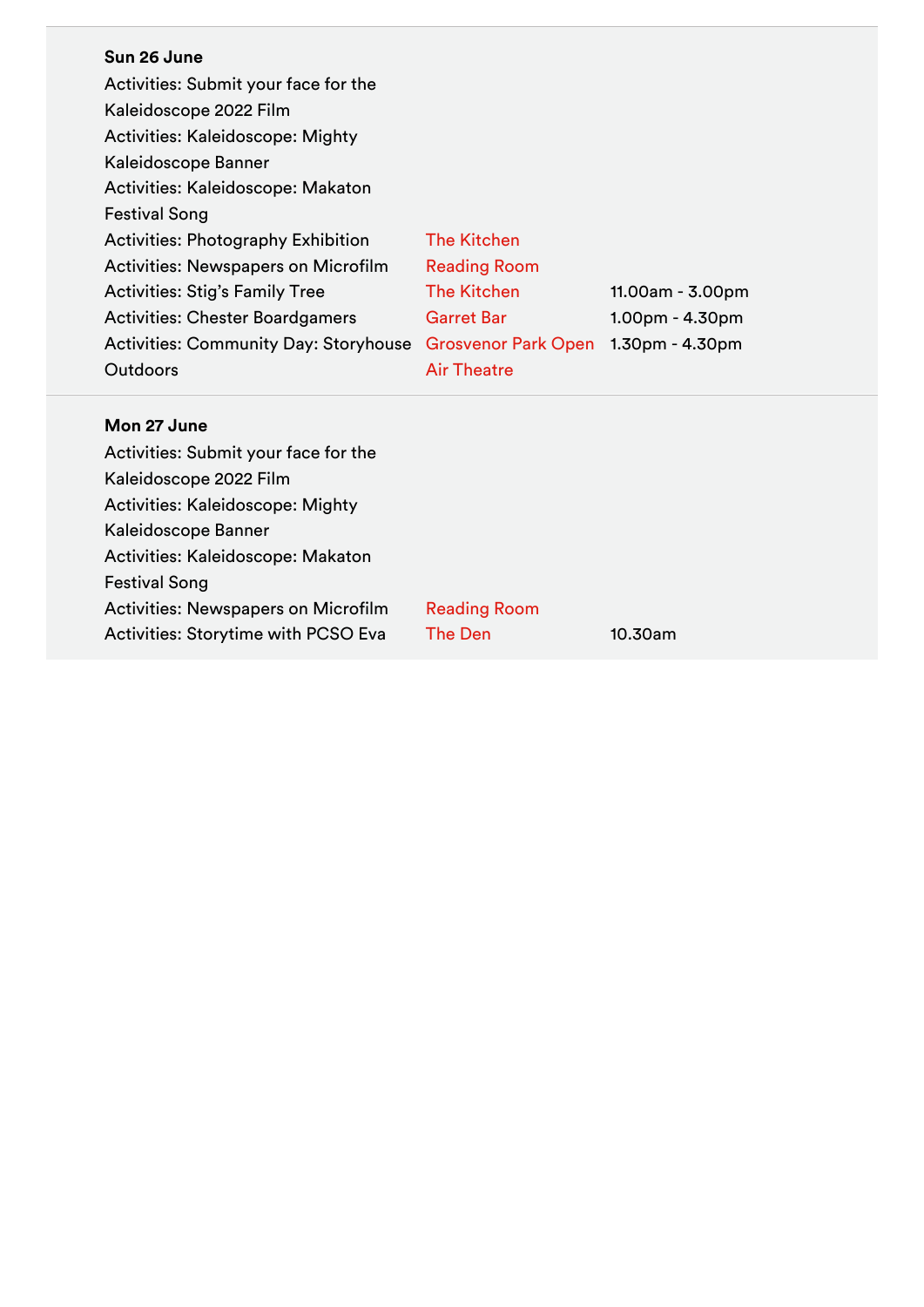| Tue 28 June<br>Activities: Submit your face for the<br>Kaleidoscope 2022 Film<br>Activities: Kaleidoscope: Mighty<br>Kaleidoscope Banner<br>Activities: Kaleidoscope: Makaton<br><b>Festival Song</b><br><b>Activities: Newspapers on Microfilm</b><br><b>Activities: Domestic Abuse Open</b><br><b>Access Group</b> | <b>Reading Room</b><br><b>Meeting Room</b>          | 12.00pm - 2.00pm            |
|----------------------------------------------------------------------------------------------------------------------------------------------------------------------------------------------------------------------------------------------------------------------------------------------------------------------|-----------------------------------------------------|-----------------------------|
| Wed 29 June<br>Activities: Submit your face for the<br>Kaleidoscope 2022 Film<br>Activities: Kaleidoscope: Mighty<br>Kaleidoscope Banner<br>Activities: Kaleidoscope: Makaton<br><b>Festival Song</b><br>Activities: Newspapers on Microfilm<br><b>Activities: Scrabble Club</b>                                     | <b>Reading Room</b><br><b>The Kitchen</b>           | 10.30am - 12.00pm           |
| Thu 30 June<br>Activities: Submit your face for the<br>Kaleidoscope 2022 Film<br>Activities: Kaleidoscope: Makaton<br><b>Festival Song</b><br><b>Activities: Newspapers on Microfilm</b><br><b>Activities: Chatter and Natter</b><br>Activities: Storyhouse Elders - Have<br>Your Say                                | <b>Reading Room</b><br><b>The Kitchen</b><br>Online | $2.00pm - 4.00pm$<br>6.45pm |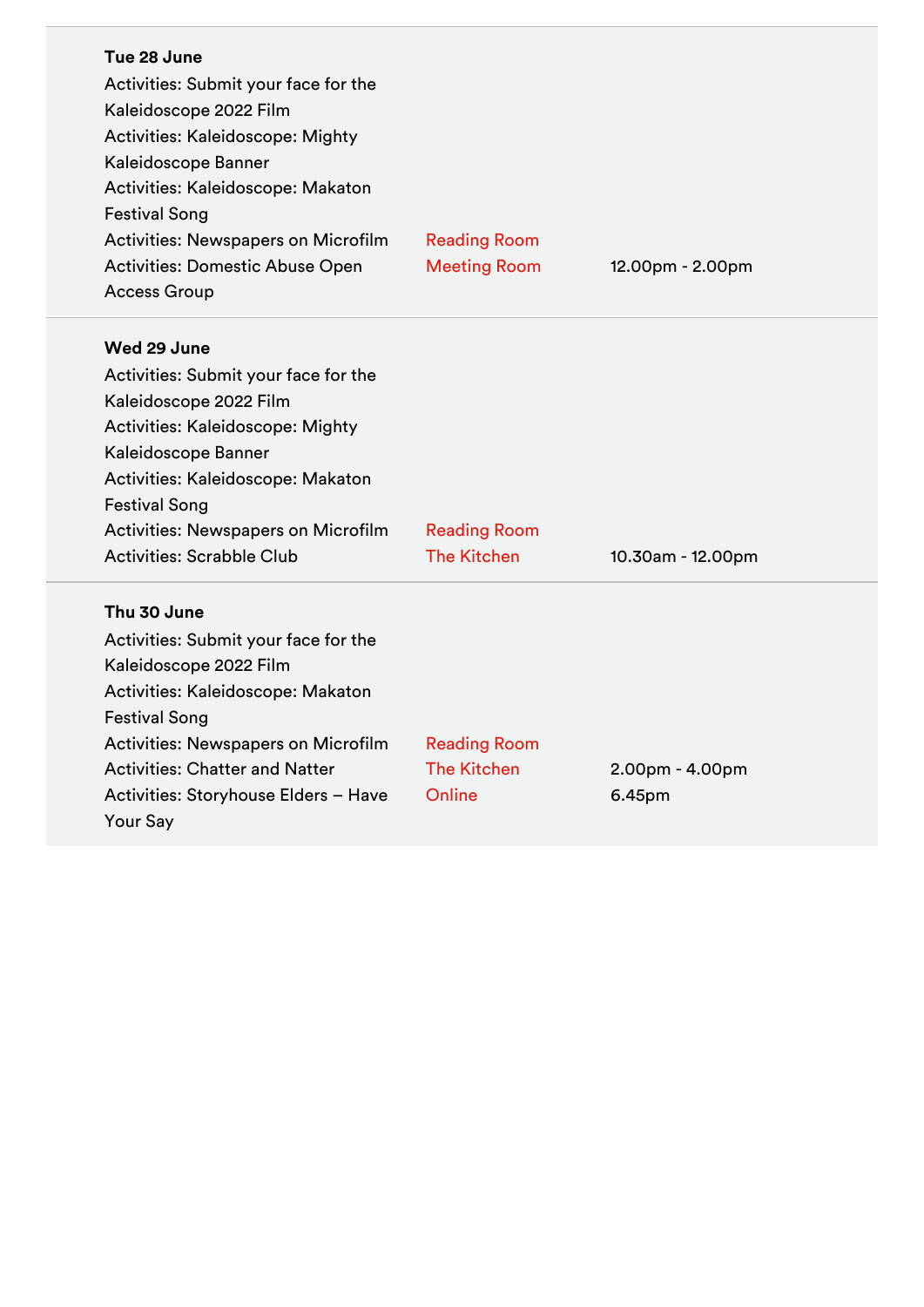| Fri 1 July                                 |                          |                   |
|--------------------------------------------|--------------------------|-------------------|
| Activities: Submit your face for the       |                          |                   |
| Kaleidoscope 2022 Film                     |                          |                   |
| Activities: Kaleidoscope: Makaton          |                          |                   |
| <b>Festival Song</b>                       |                          |                   |
| <b>Activities: Newspapers on Microfilm</b> | <b>Reading Room</b>      |                   |
| <b>Activities: Chester Art Beat</b>        | <b>The Den</b>           | 10.00am - 5.00pm  |
| <b>Activities: Digital Buddies</b>         | <b>The Kitchen</b>       | 11.00am - 12.30pm |
| <b>Activities: Not a Reading Group</b>     | Online                   | 11.00am - 12.00pm |
| <b>Activities: Shared Reading with The</b> | <b>Meeting Room</b>      | 2.00pm - 3.30pm   |
|                                            |                          |                   |
| Reader                                     |                          |                   |
| <b>Activities: The Friday Uplift Group</b> | <b>Meeting Room</b>      | $3.30pm - 6.00pm$ |
|                                            |                          |                   |
| Sat 2 July                                 |                          |                   |
| Activities: Kaleidoscope: Makaton          |                          |                   |
| <b>Festival Song</b>                       |                          |                   |
| <b>Activities: Newspapers on Microfilm</b> | <b>Reading Room</b>      |                   |
| <b>Activities: Chester Art Beat</b>        | The Den                  | 10.00am - 5.00pm  |
| <b>Activities: Italian Storytelling</b>    | <b>Storytelling Room</b> | 11.00am - 11.30am |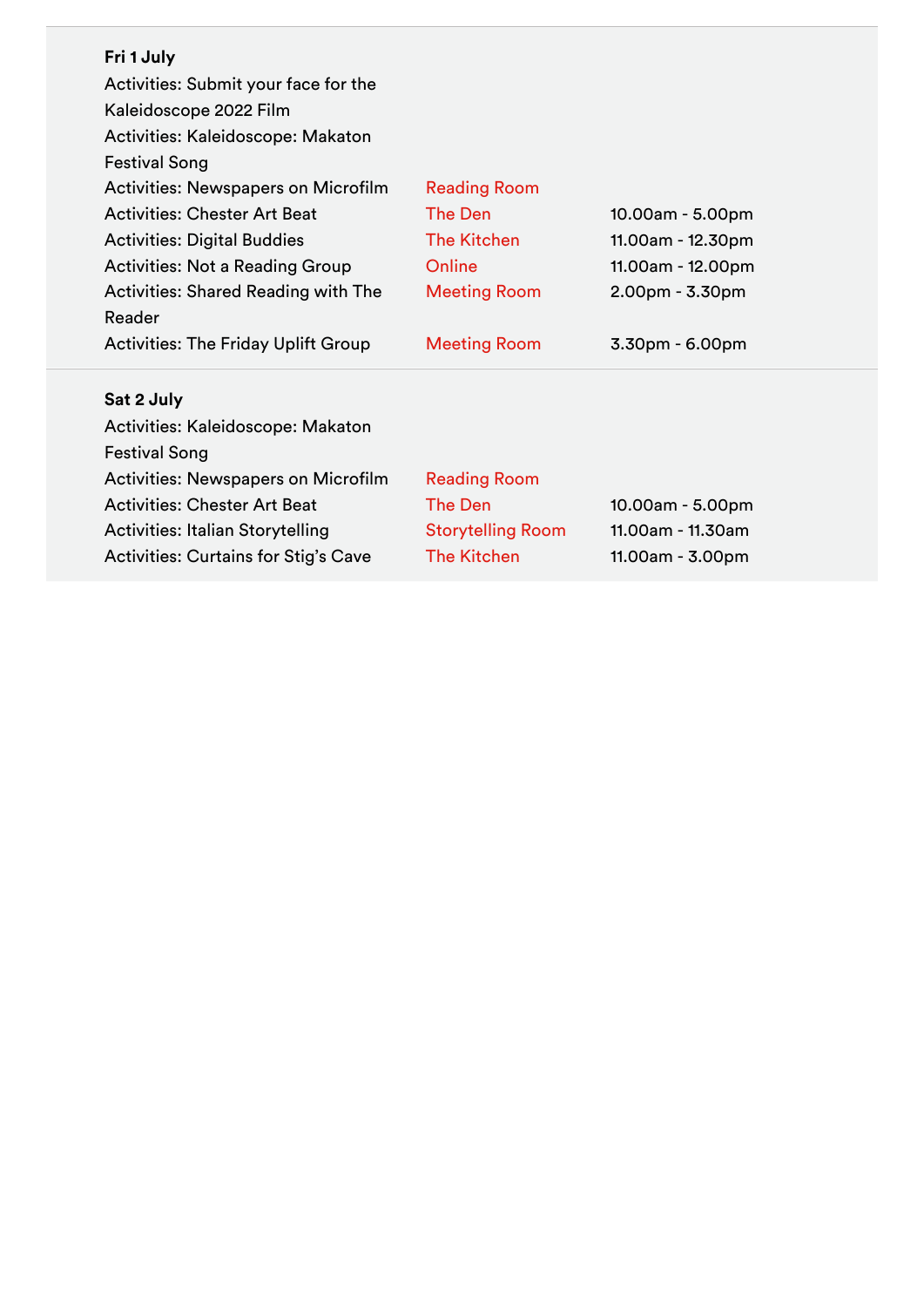| Sun 3 July<br>Activities: Kaleidoscope: Makaton<br><b>Festival Song</b><br><b>Activities: Newspapers on Microfilm</b><br><b>Activities: Chester Art Beat</b><br>Activities: Curtains for Stig's Cave                                                        | <b>Reading Room</b><br><b>The Den</b><br><b>The Kitchen</b>                                  | 11.00am - 4.00pm<br>11.00am - 3.00pm                      |
|-------------------------------------------------------------------------------------------------------------------------------------------------------------------------------------------------------------------------------------------------------------|----------------------------------------------------------------------------------------------|-----------------------------------------------------------|
| <b>Activities: Parados Creatives</b>                                                                                                                                                                                                                        | <b>Garret Bar</b>                                                                            | 12.00pm - 3.00pm                                          |
| Mon 4 July<br>Activities: Kaleidoscope: Makaton<br><b>Festival Song</b><br><b>Activities: Newspapers on Microfilm</b>                                                                                                                                       | <b>Reading Room</b>                                                                          |                                                           |
| Tue 5 July<br>Activities: Kaleidoscope: Makaton<br><b>Festival Song</b><br><b>Activities: Newspapers on Microfilm</b><br><b>Activities: Domestic Abuse Open</b><br><b>Access Group</b>                                                                      | <b>Reading Room</b><br><b>Meeting Room</b>                                                   | 12.00pm - 2.00pm                                          |
| Wed 6 July<br>Activities: Kaleidoscope: Makaton<br><b>Festival Song</b><br><b>Activities: Newspapers on Microfilm</b><br><b>Activities: Scrabble Club</b><br>Activities: German Stories & Meet Up<br>for Families<br>Activities: English Conversation Meet- | <b>Reading Room</b><br><b>The Kitchen</b><br><b>Storytelling Room</b><br><b>Meeting Room</b> | 10.30am - 12.00pm<br>11.30am - 12.30pm<br>5.00pm - 6.00pm |
| Up<br><b>Activities: Youth Vibe</b>                                                                                                                                                                                                                         | <b>Meeting Room</b>                                                                          | 6.00pm - 8.00pm                                           |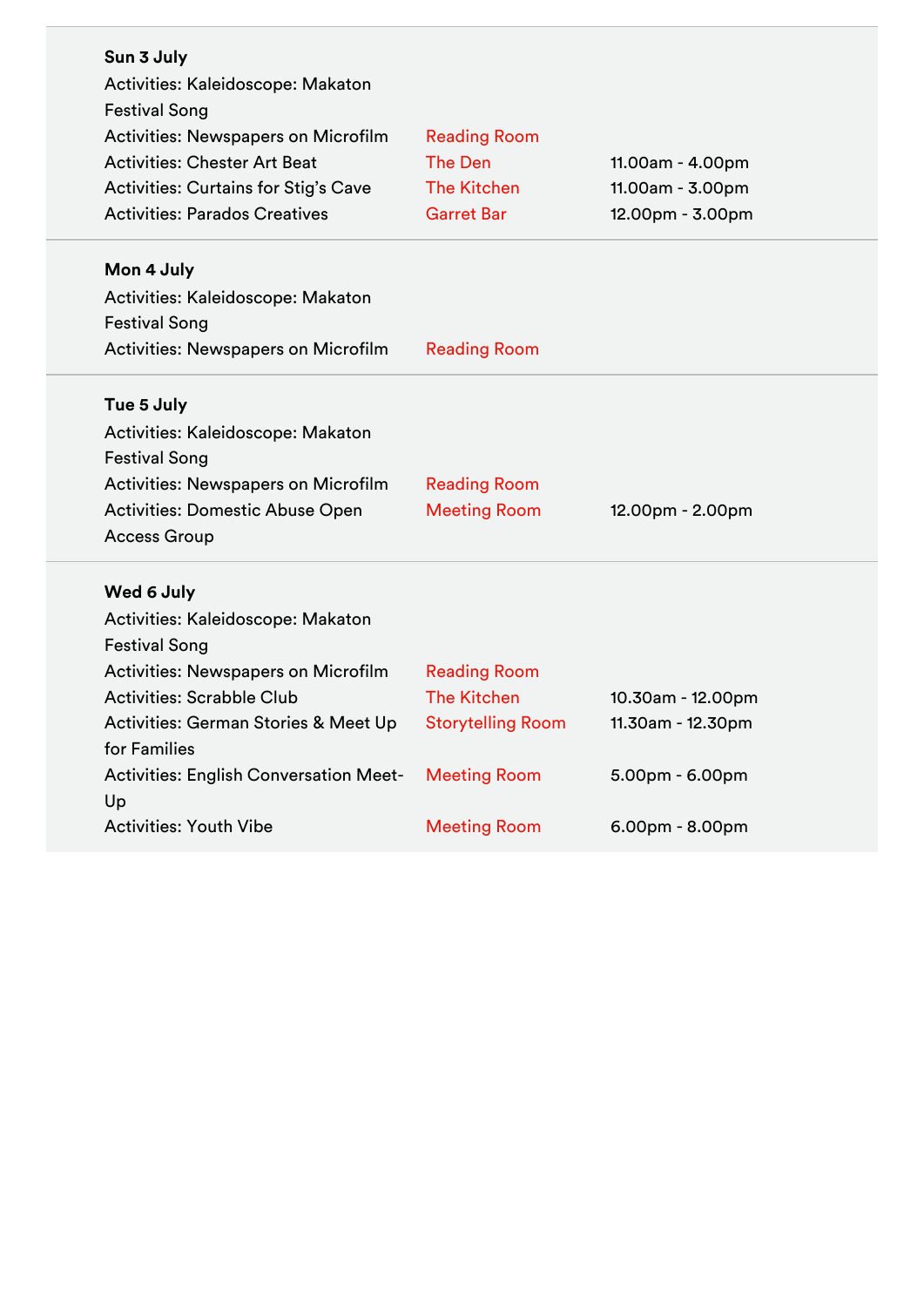| Thu 7 July<br>Activities: Kaleidoscope: Makaton<br><b>Festival Song</b><br><b>Activities: Newspapers on Microfilm</b><br><b>Activities: Rhymetime</b><br><b>Activities: Chatter and Natter</b> | <b>Reading Room</b><br><b>The Kitchen</b><br><b>The Kitchen</b> | 10.30am, 11.30am<br>$2.00pm - 4.00pm$ |
|------------------------------------------------------------------------------------------------------------------------------------------------------------------------------------------------|-----------------------------------------------------------------|---------------------------------------|
| Fri 8 July                                                                                                                                                                                     |                                                                 |                                       |
| Activities: Kaleidoscope: Makaton                                                                                                                                                              |                                                                 |                                       |
| <b>Festival Song</b>                                                                                                                                                                           |                                                                 |                                       |
| <b>Activities: Newspapers on Microfilm</b>                                                                                                                                                     | <b>Reading Room</b>                                             |                                       |
| <b>Activities: Digital Buddies</b>                                                                                                                                                             | <b>The Kitchen</b>                                              | 11.00am - 12.30pm                     |
| <b>Activities: Shared Reading with The</b><br>Reader                                                                                                                                           | <b>Meeting Room</b>                                             | $2.00pm - 3.30pm$                     |
| <b>Activities: The Friday Uplift Group</b>                                                                                                                                                     | <b>Meeting Room</b>                                             | 3.30pm - 6.00pm                       |
| Sat 9 July                                                                                                                                                                                     |                                                                 |                                       |
| Activities: Kaleidoscope: Makaton                                                                                                                                                              |                                                                 |                                       |
| <b>Festival Song</b>                                                                                                                                                                           |                                                                 |                                       |
| <b>Activities: Newspapers on Microfilm</b>                                                                                                                                                     | <b>Reading Room</b>                                             |                                       |
| <b>Activities: Summer Reading Challenge</b>                                                                                                                                                    | The Kitchen, The                                                | 10.00am, 1.00pm                       |
| Launch                                                                                                                                                                                         | <b>Kitchen</b>                                                  |                                       |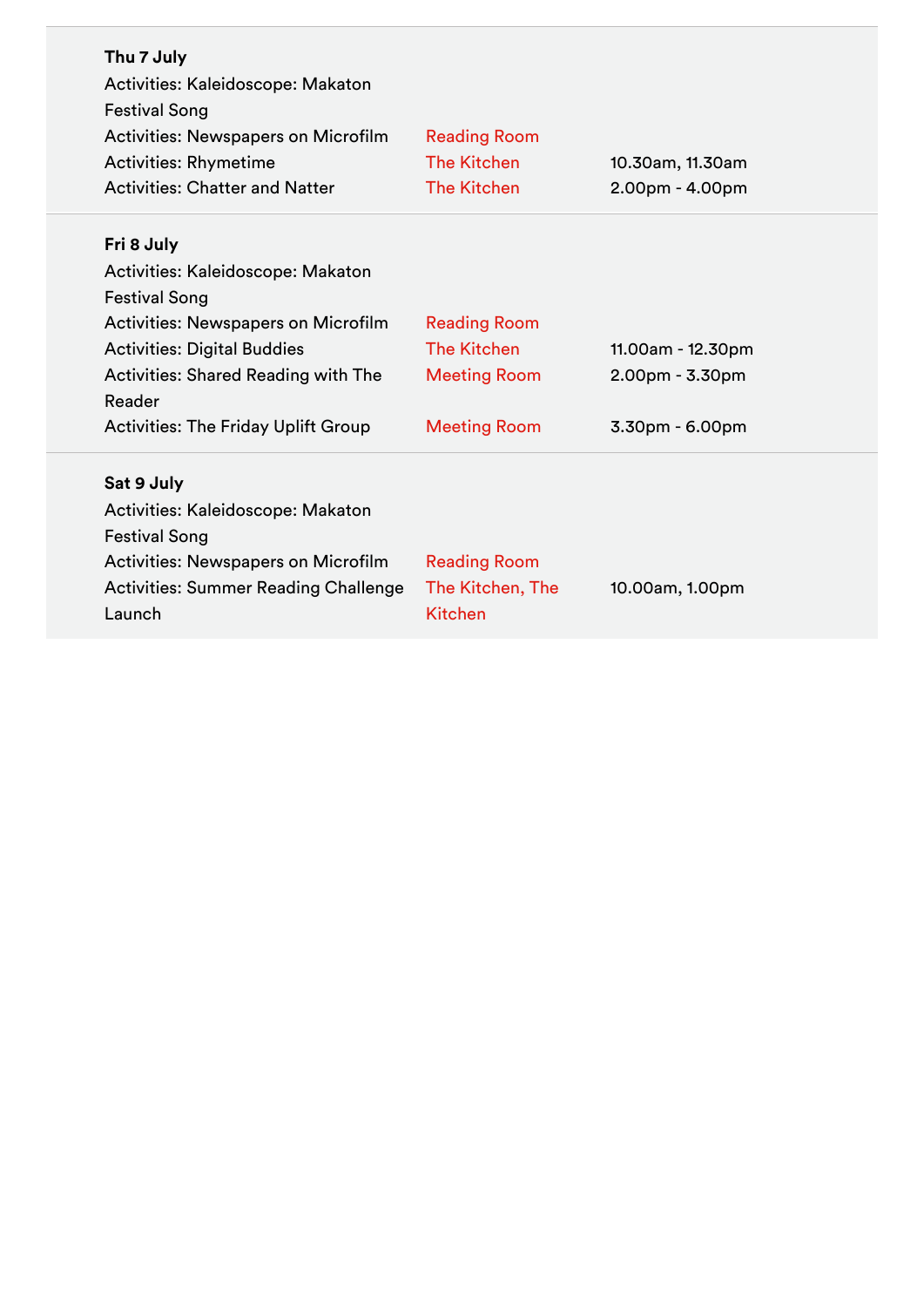| Sun 10 July<br>Activities: Kaleidoscope: Makaton               |                                    |                   |
|----------------------------------------------------------------|------------------------------------|-------------------|
| <b>Festival Song</b>                                           |                                    |                   |
| <b>Activities: Newspapers on Microfilm</b>                     | <b>Reading Room</b>                |                   |
| <b>Activities: Cave Paintings</b>                              | <b>The Kitchen</b>                 | 11.00am - 3.00pm  |
| <b>Activities: Chester Boardgamers</b>                         | <b>Garret Bar</b>                  | 1.00pm - 4.30pm   |
| Mon 11 July                                                    |                                    |                   |
| Activities: Kaleidoscope: Makaton<br><b>Festival Song</b>      |                                    |                   |
| <b>Activities: Newspapers on Microfilm</b>                     | <b>Reading Room</b>                |                   |
| Activities: Kaleidoscope: Disability Pride Across Chester City |                                    | 10.30am - 2.00pm  |
| Parade                                                         | Centre                             |                   |
| Activities: The Pick 'n' Mix Book Group                        | <b>Meeting Room</b>                | 2.00pm - 4.00pm   |
| Activities: Chester LGBT+ Book Group                           | <b>Storytelling Room</b>           | 7.30pm - 9.00pm   |
|                                                                |                                    |                   |
|                                                                |                                    |                   |
| Tue 12 July                                                    |                                    |                   |
| Activities: Kaleidoscope: Makaton                              |                                    |                   |
| <b>Festival Song</b>                                           |                                    |                   |
| <b>Activities: Newspapers on Microfilm</b>                     | <b>Reading Room</b>                |                   |
| <b>Activities: Rhymetime</b>                                   | The Kitchen, The<br><b>Kitchen</b> | 10.30am, 11.30am  |
| Activities: Kaleidoscope: Sing-A-Long:                         | <b>Garret Theatre</b>              | 10.30am - 11.30am |
| Songs from the Stage and Screen                                |                                    |                   |
| <b>Activities: Domestic Abuse Open</b>                         | <b>Meeting Room</b>                | 12.00pm - 2.00pm  |
| <b>Access Group</b>                                            |                                    |                   |
| Activities: Kaleidoscope: RAWD                                 | <b>Garret Theatre</b>              | 12.30pm - 2.30pm  |
| presents FLASHMOB in a bob!                                    |                                    |                   |
| Activities: Kaleidoscope: Flashmob!                            | <b>The Kitchen</b>                 | 2.30pm - 2.45pm   |
| Activities: Kaleidoscope: The Big RAWD The Kitchen             |                                    | 6.30pm - 8.30pm   |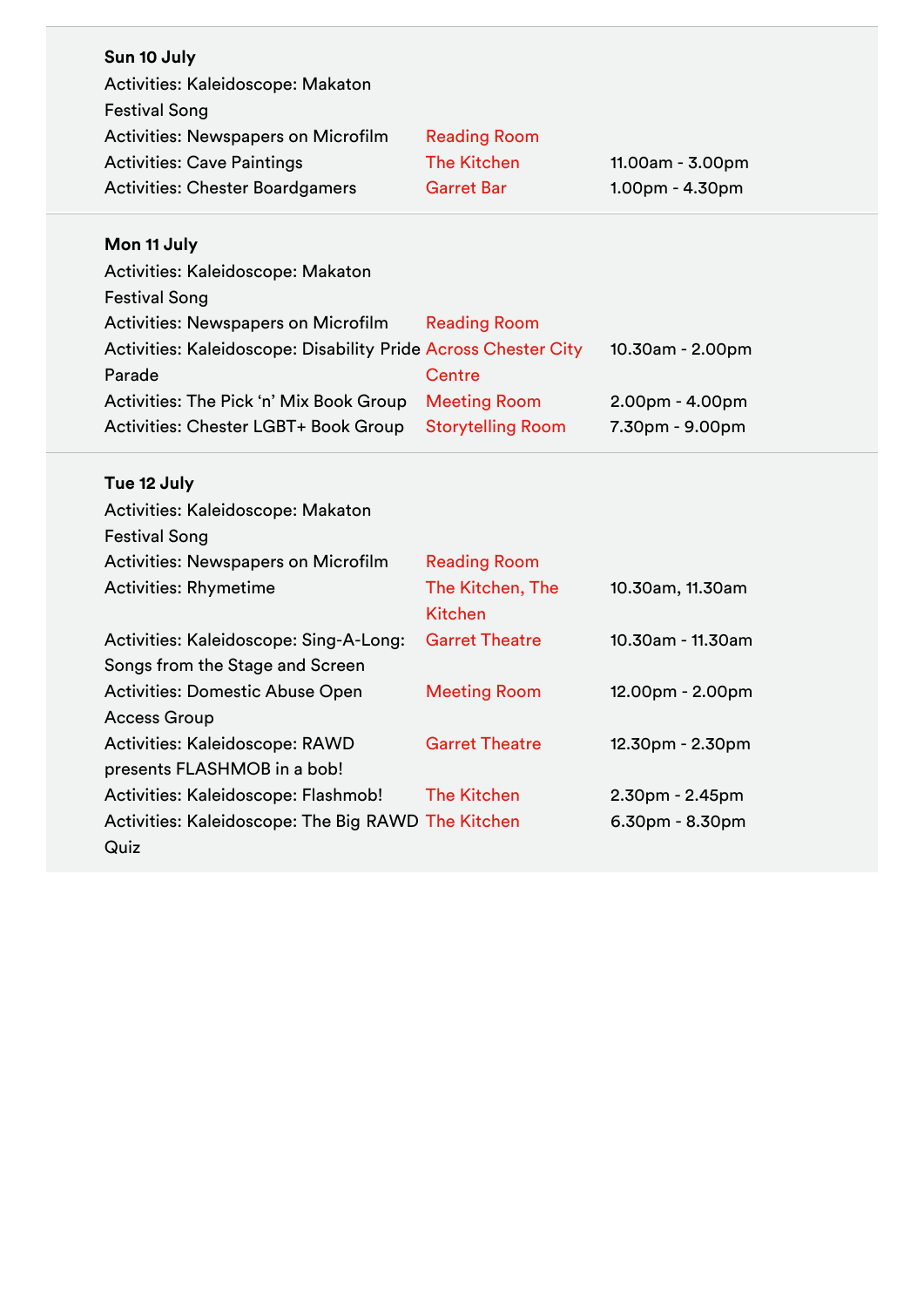## **Wed 13 July**

| Activities: Kaleidoscope: Makaton                  |                     |                     |
|----------------------------------------------------|---------------------|---------------------|
| <b>Festival Song</b>                               |                     |                     |
| Activities: Newspapers on Microfilm                | <b>Reading Room</b> |                     |
| Activities: Kaleidoscope: RAWD Talks - The Kitchen |                     | 10.00am - 6.30pm    |
| Premiere                                           |                     |                     |
| <b>Activities: Scrabble Club</b>                   | The Kitchen         | 10.30am - 12.00pm   |
| Activities: Kaleidsocope Makers Market The Kitchen |                     | $11.00$ am - 2.30pm |
| <b>Activities: Bereavement Help Point</b>          | <b>Meeting Room</b> | $2.00pm - 4.00pm$   |
| <b>Activities: Left Field Creatives</b>            | <b>Meeting Room</b> | $7.00pm - 8.30pm$   |
| <b>Activities: Storyhouse Women Book</b>           | <b>Garret Bar</b>   | 7.00pm - 9.00pm     |
| Club                                               |                     |                     |
|                                                    |                     |                     |

#### **Thu 14 July**

| Activities: Kaleidoscope: Makaton     |                     |                   |
|---------------------------------------|---------------------|-------------------|
| <b>Festival Song</b>                  |                     |                   |
| Activities: Newspapers on Microfilm   | <b>Reading Room</b> |                   |
| <b>Activities: Rhymetime</b>          | The Kitchen, The    | 10.30am, 11.30am  |
|                                       | Kitchen             |                   |
| <b>Activities: Chatter and Natter</b> | <b>The Kitchen</b>  | $2.00pm - 4.00pm$ |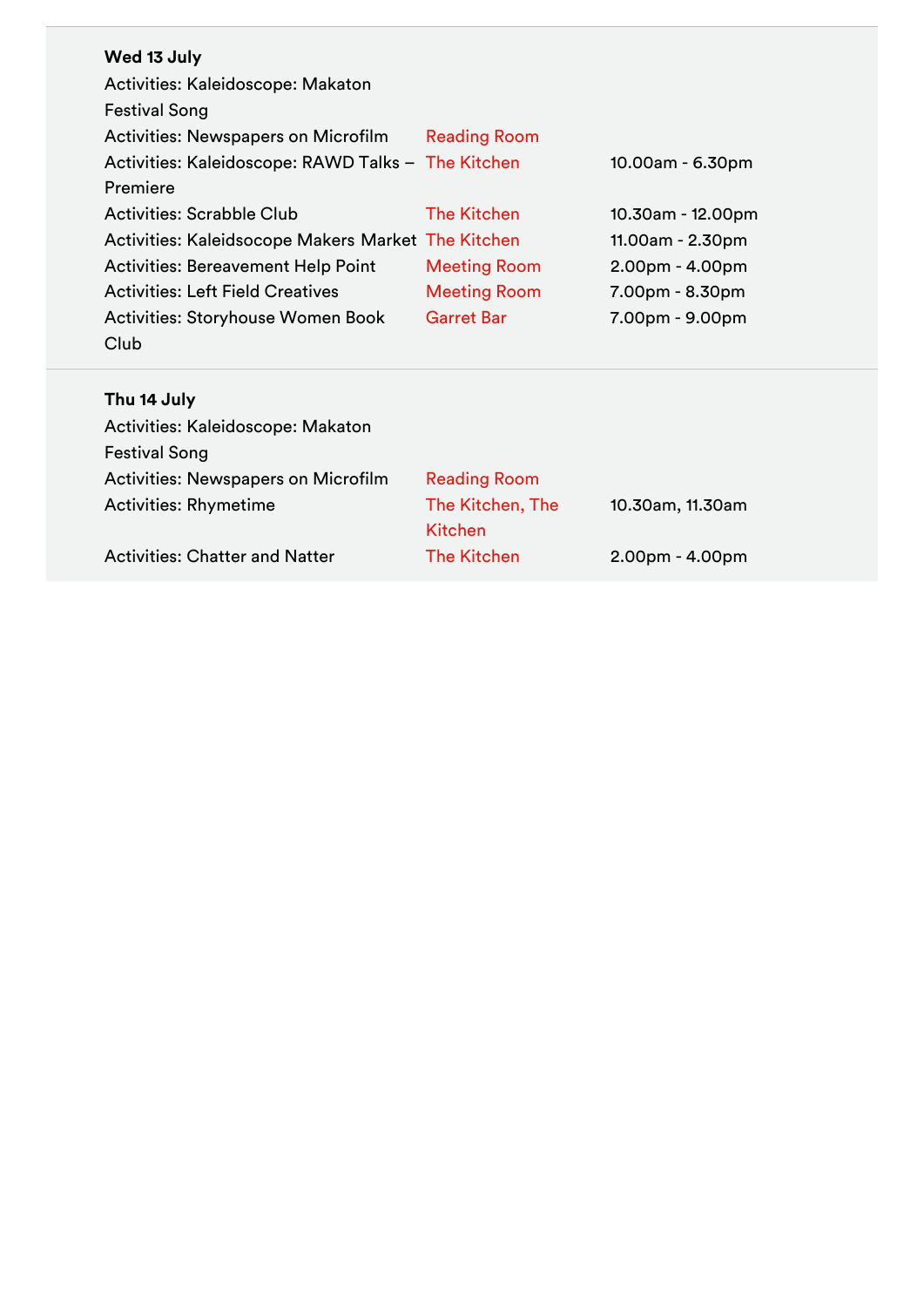| Fri 15 July<br>Activities: Kaleidoscope: Makaton<br><b>Festival Song</b><br><b>Activities: Newspapers on Microfilm</b><br><b>Activities: Digital Buddies</b><br><b>Activities: Not a Reading Group</b><br><b>Activities: Shared Reading with The</b><br>Reader<br><b>Activities: The Friday Uplift Group</b><br>Activities: Kaleidoscope Club Night | <b>Reading Room</b><br><b>The Kitchen</b><br><b>The Kitchen</b><br><b>Meeting Room</b><br><b>Meeting Room</b><br><b>Garret Theatre</b> | 11.00am - 12.30pm<br>11.00am - 12.00pm<br>$2.00pm - 3.30pm$<br>$3.30pm - 6.00pm$<br>$6.30pm - 10.30pm$ |
|-----------------------------------------------------------------------------------------------------------------------------------------------------------------------------------------------------------------------------------------------------------------------------------------------------------------------------------------------------|----------------------------------------------------------------------------------------------------------------------------------------|--------------------------------------------------------------------------------------------------------|
| Sat 16 July<br>Activities: Kaleidoscope: Makaton<br><b>Festival Song</b><br>Activities: Newspapers on Microfilm<br><b>Activities: Fox Craft</b><br>Activities: Stig of the Dump -<br>Storytelling through Physical<br>Communication                                                                                                                 | <b>Reading Room</b><br><b>The Kitchen</b><br><b>Storytelling Room</b>                                                                  | 11.00am - 3.00pm<br>1.00pm, 2.30pm                                                                     |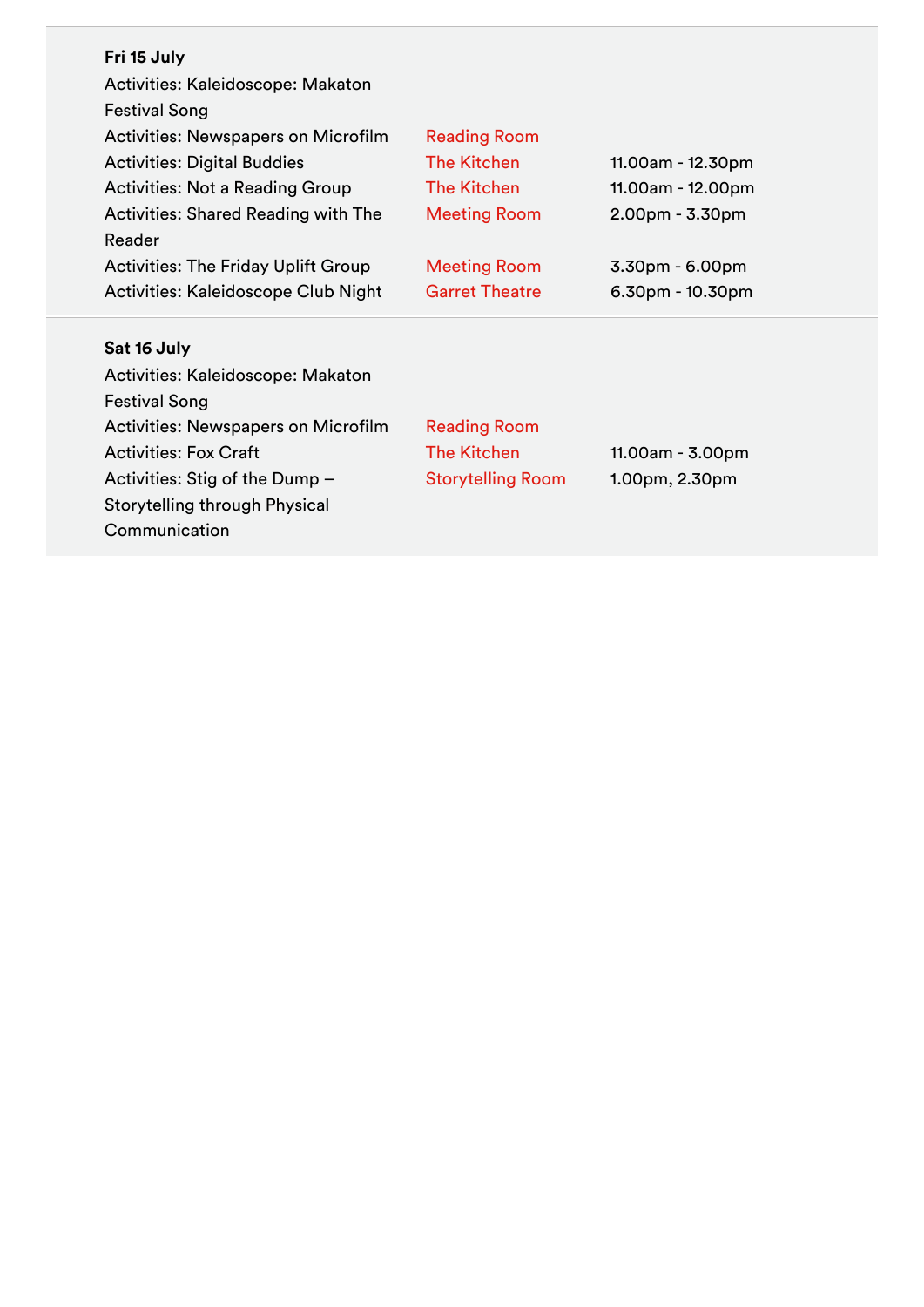| Sun 17 July<br>Activities: Kaleidoscope: Makaton<br><b>Festival Song</b><br><b>Activities: Newspapers on Microfilm</b> | <b>Reading Room</b>                |                   |
|------------------------------------------------------------------------------------------------------------------------|------------------------------------|-------------------|
| <b>Activities: Fox Craft</b>                                                                                           | <b>The Kitchen</b>                 | 11.00am - 3.00pm  |
| <b>Activities: Parados Creatives</b>                                                                                   | <b>Garret Bar</b>                  | 12.00pm - 3.00pm  |
| Activities: Kaleidoscope: MiniFest -                                                                                   | <b>The Kitchen</b>                 | $1.00pm - 3.00pm$ |
| Dance and Music in The Kitchen                                                                                         |                                    |                   |
| Mon 18 July                                                                                                            |                                    |                   |
| Activities: Kaleidoscope: Makaton                                                                                      |                                    |                   |
| <b>Festival Song</b>                                                                                                   |                                    |                   |
| <b>Activities: Newspapers on Microfilm</b>                                                                             | <b>Reading Room</b>                |                   |
| Activities: Kaleidoscope: Red Carpet                                                                                   | <b>Garret Theatre</b>              | 1.30pm - 2.30pm   |
| <b>Awards and Festival Film Premiere</b>                                                                               |                                    |                   |
| Tue 19 July                                                                                                            |                                    |                   |
| <b>Activities: Newspapers on Microfilm</b>                                                                             | <b>Reading Room</b>                |                   |
| <b>Activities: Rhymetime</b>                                                                                           | The Kitchen, The<br><b>Kitchen</b> | 10.30am, 11.30am  |
| Activities: Domestic Abuse Open                                                                                        | <b>Meeting Room</b>                | 12.00pm - 2.00pm  |
| <b>Access Group</b>                                                                                                    |                                    |                   |
| Activities: Storyhouse Queer - Creative The Kitchen                                                                    |                                    | $6.00pm - 8.00pm$ |
| Call Out                                                                                                               |                                    |                   |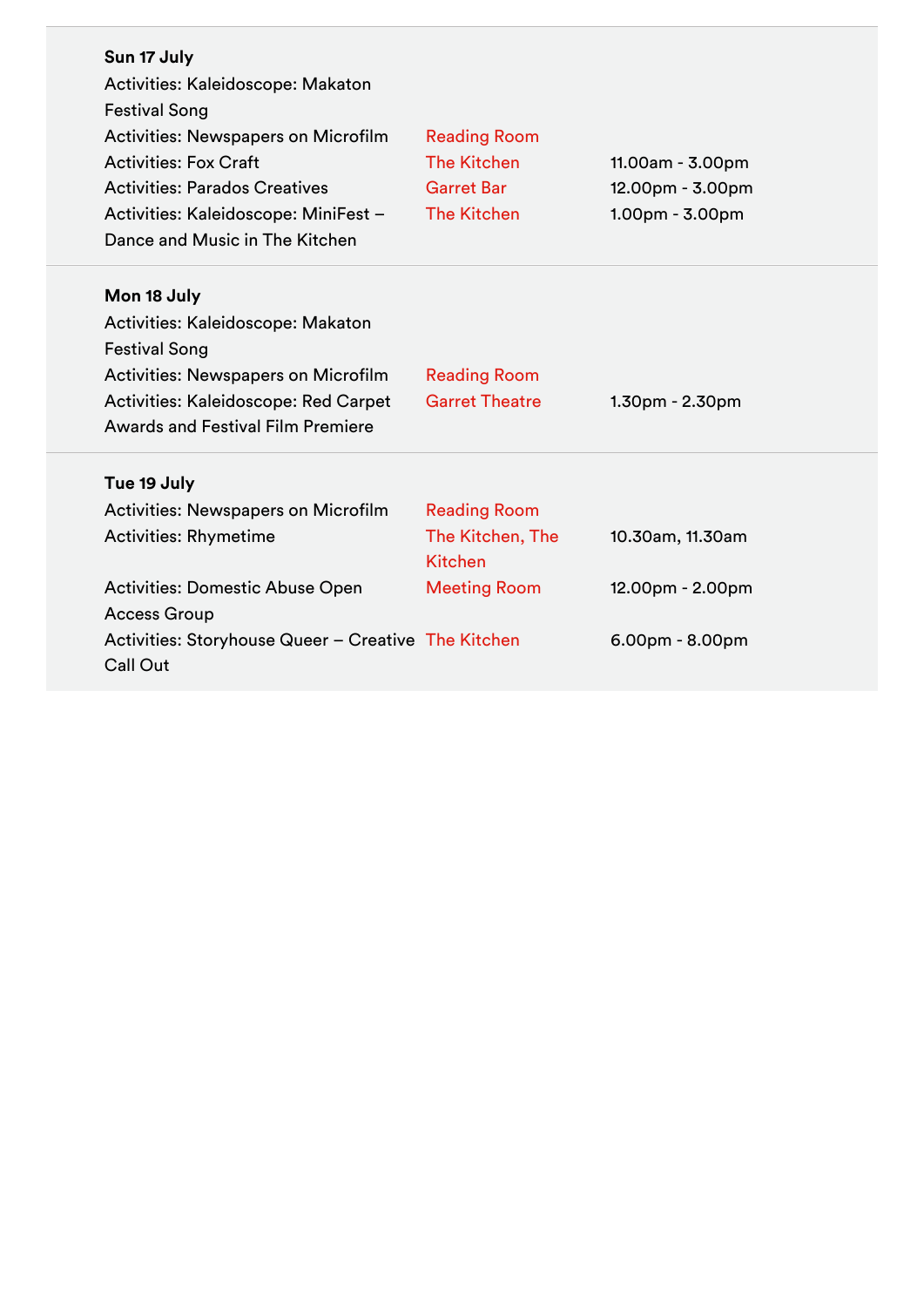| Wed 20 July                                           |                     |                   |
|-------------------------------------------------------|---------------------|-------------------|
| <b>Activities: Newspapers on Microfilm</b>            | <b>Reading Room</b> |                   |
| <b>Activities: English Conversation Meet-</b>         | <b>Meeting Room</b> | $5.00pm - 6.00pm$ |
| Up                                                    |                     |                   |
| Activities: My Forgotten Favourites: Pop The Kitchen  |                     | $7.00pm - 8.00pm$ |
| Quiz!                                                 |                     |                   |
| Activities: Storyhouse Book Club                      | <b>Meeting Room</b> | 7.30pm - 9.00pm   |
|                                                       |                     |                   |
| Thu 21 July                                           |                     |                   |
| Activities: Newspapers on Microfilm                   | <b>Reading Room</b> |                   |
| <b>Activities: Rhymetime</b>                          | The Kitchen, The    | 10.30am, 11.30am  |
|                                                       | <b>Kitchen</b>      |                   |
| <b>Activities: Chatter and Natter</b>                 | <b>The Kitchen</b>  | $2.00pm - 4.00pm$ |
| Activities: Kaleidoscope: Monthly Open Garret Theatre |                     | $6.30pm - 9.00pm$ |
| Mic                                                   |                     |                   |
|                                                       |                     |                   |
| Fri 22 July                                           |                     |                   |
| Activities: Newspapers on Microfilm                   | <b>Reading Room</b> |                   |
| <b>Activities: Digital Buddies</b>                    | <b>The Kitchen</b>  | 11.00am - 12.30pm |
| <b>Activities: Shared Reading with The</b>            | <b>Meeting Room</b> | $2.00pm - 3.30pm$ |
| Reader                                                |                     |                   |
| <b>Activities: The Friday Uplift Group</b>            | <b>Meeting Room</b> | $3.30pm - 6.00pm$ |
|                                                       |                     |                   |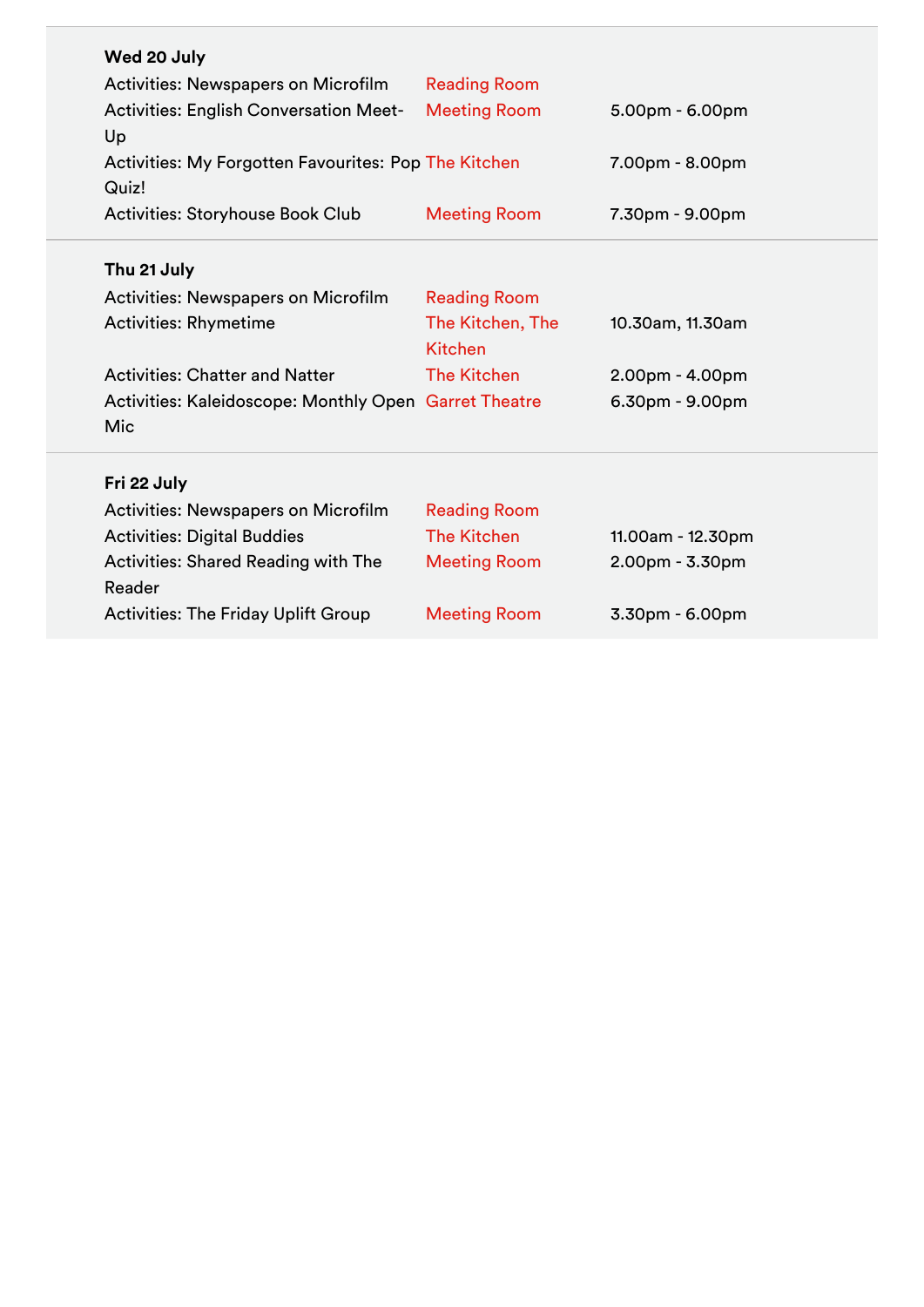| Sat 23 July<br><b>Activities: Newspapers on Microfilm</b><br><b>Activities: Cantonese Storytelling</b><br>Activities: Storyhouse Queer - Creative The Kitchen<br><b>Call Out</b> | <b>Reading Room</b><br><b>Storytelling Room</b> | 11.00am - 12.00pm<br>3.00pm - 5.00pm |
|----------------------------------------------------------------------------------------------------------------------------------------------------------------------------------|-------------------------------------------------|--------------------------------------|
| Sun 24 July<br><b>Activities: Newspapers on Microfilm</b><br><b>Activities: My Forgotten Favourites:</b><br><b>Record Fair</b>                                                   | <b>Reading Room</b><br><b>The Kitchen</b>       | 11.00am - 1.00pm                     |
| <b>Activities: Chester Boardgamers</b><br>Activities: My Forgotten Favourites: DJ<br>Night                                                                                       | <b>Garret Bar</b><br>The Kitchen                | $1.00pm - 4.30pm$<br>7.30pm - 9.30pm |
| Mon 25 July<br><b>Activities: Newspapers on Microfilm</b>                                                                                                                        | <b>Reading Room</b>                             |                                      |
| Activities: Language and Culture Café<br>Tue 26 July                                                                                                                             | <b>The Kitchen</b>                              | 7.00pm                               |
| <b>Activities: Newspapers on Microfilm</b><br>Activities: Storyhouse Women - Have<br>Your Say                                                                                    | <b>Reading Room</b><br>Online                   | 10.30am                              |
| Activities: Domestic Abuse Open<br><b>Access Group</b>                                                                                                                           | <b>Meeting Room</b>                             | 12.00pm - 2.00pm                     |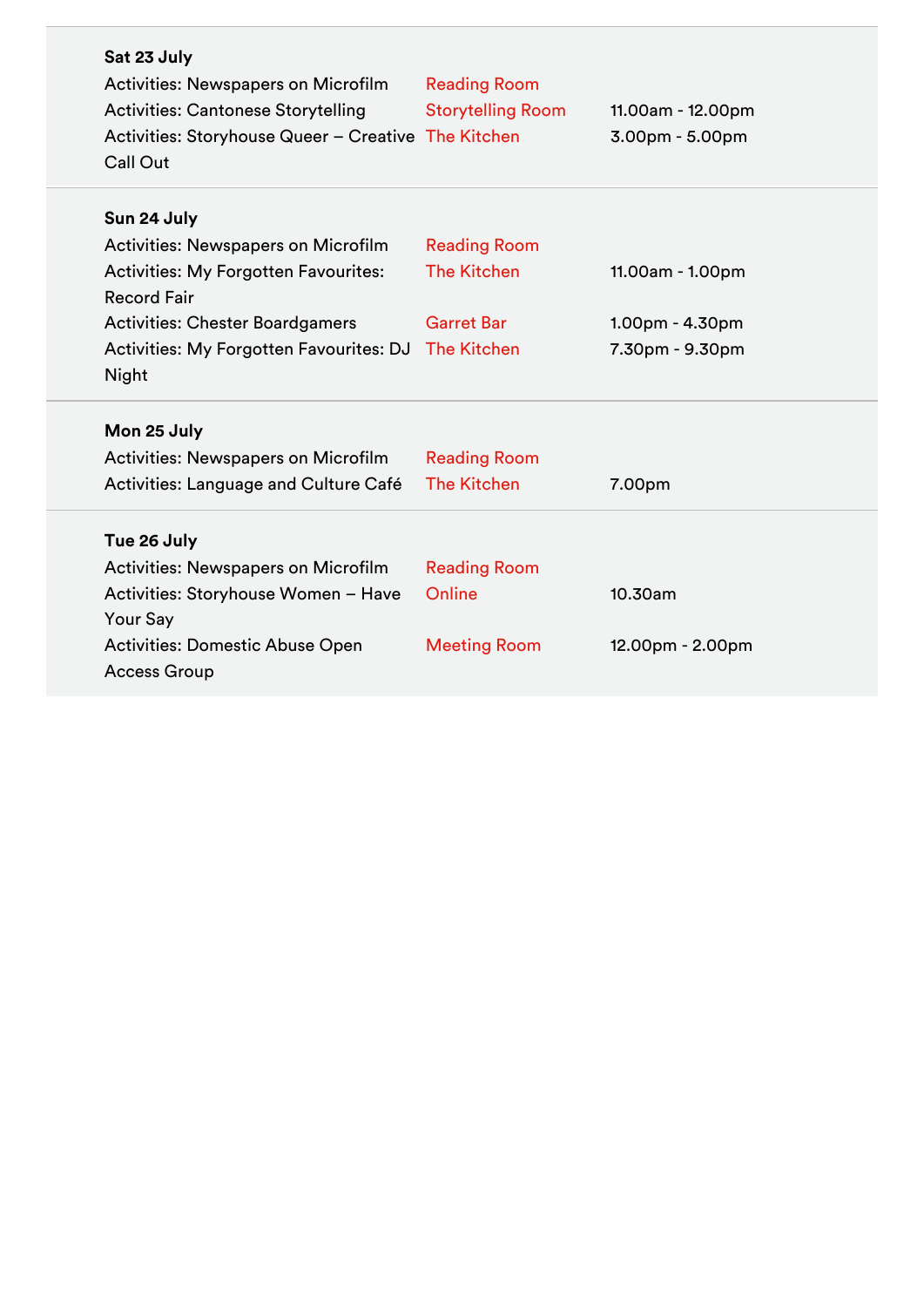| Wed 27 July                                           |                     |                   |
|-------------------------------------------------------|---------------------|-------------------|
| <b>Activities: Newspapers on Microfilm</b>            | <b>Reading Room</b> |                   |
| Activities: Kaleidoscope: Monthly Open Garret Theatre |                     | 12.30pm - 3.00pm  |
| Mic                                                   |                     |                   |
| <b>Activities: Bereavement Help Point</b>             | <b>Meeting Room</b> | $2.00pm - 4.00pm$ |
| Activities: Storyhouse Women - Have                   | Online              | 8.00pm            |
| Your Say                                              |                     |                   |
| Thu 28 July                                           |                     |                   |
| <b>Activities: Newspapers on Microfilm</b>            | <b>Reading Room</b> |                   |
| <b>Activities: Chatter and Natter</b>                 | <b>The Kitchen</b>  |                   |
|                                                       |                     | $2.00pm - 4.00pm$ |
| Fri 29 July                                           |                     |                   |
| <b>Activities: Newspapers on Microfilm</b>            | <b>Reading Room</b> |                   |
| <b>Activities: Digital Buddies</b>                    | <b>The Kitchen</b>  | 11.00am - 12.30pm |
| <b>Activities: Shared Reading with The</b>            | <b>Meeting Room</b> | 2.00pm - 3.30pm   |
| Reader                                                |                     |                   |
| <b>Activities: The Friday Uplift Group</b>            | <b>Meeting Room</b> | 3.30pm - 6.00pm   |
| Sat 30 July                                           |                     |                   |
| <b>Activities: Newspapers on Microfilm</b>            | <b>Reading Room</b> |                   |
|                                                       |                     |                   |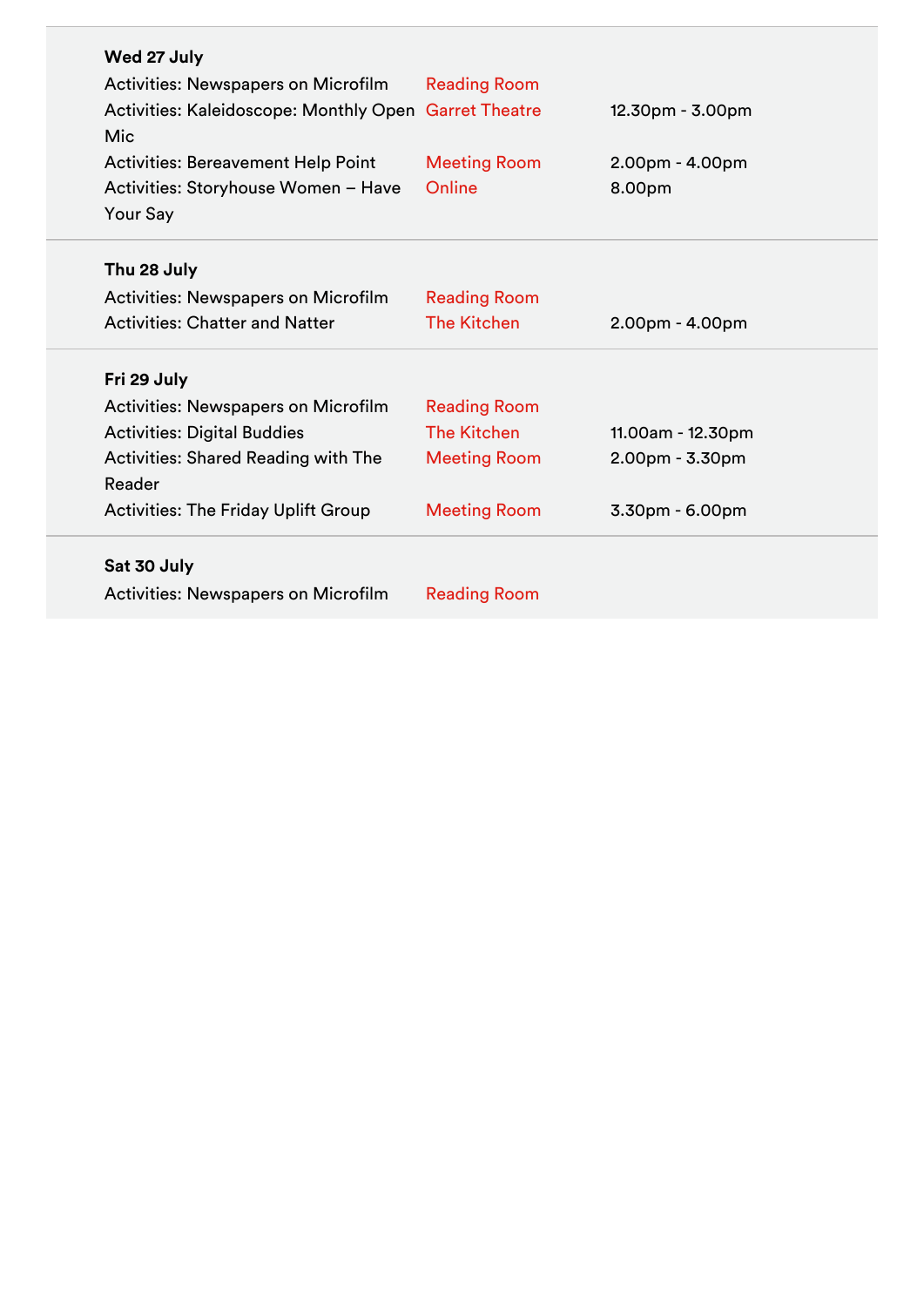| Sun 31 July                                   |                     |                   |
|-----------------------------------------------|---------------------|-------------------|
| <b>Activities: Newspapers on Microfilm</b>    | <b>Reading Room</b> |                   |
| <b>Activities: Parados Creatives</b>          | <b>Garret Bar</b>   | 12.00pm - 3.00pm  |
| <b>Mon 1 August</b>                           |                     |                   |
| <b>Activities: Newspapers on Microfilm</b>    | <b>Reading Room</b> |                   |
|                                               |                     |                   |
| <b>Tue 2 August</b>                           |                     |                   |
| <b>Activities: Newspapers on Microfilm</b>    | <b>Reading Room</b> |                   |
| <b>Wed 3 August</b>                           |                     |                   |
| <b>Activities: Newspapers on Microfilm</b>    | <b>Reading Room</b> |                   |
| <b>Activities: English Conversation Meet-</b> | <b>Meeting Room</b> | 5.00pm - 6.00pm   |
| Up                                            |                     |                   |
| <b>Activities: Youth Vibe</b>                 | <b>Meeting Room</b> | $6.00pm - 8.00pm$ |
| Thu 4 August                                  |                     |                   |
| Activities: Newspapers on Microfilm           | <b>Reading Room</b> |                   |
| <b>Activities: Chatter and Natter</b>         | <b>The Kitchen</b>  | 2.00pm - 4.00pm   |
| Activities: Storyhouse Women - Have           | <b>Garret Bar</b>   | 7.30pm            |
| Your Say                                      |                     |                   |
| Fri 5 August                                  |                     |                   |
| <b>Activities: Newspapers on Microfilm</b>    | <b>Reading Room</b> |                   |
| <b>Activities: Digital Buddies</b>            | <b>The Kitchen</b>  | 11.00am - 12.30pm |
| <b>Activities: Shared Reading with The</b>    | <b>Meeting Room</b> | 2.00pm - 3.30pm   |
| Reader                                        |                     |                   |
| <b>Activities: The Friday Uplift Group</b>    | <b>Meeting Room</b> | 3.30pm - 6.00pm   |
|                                               |                     |                   |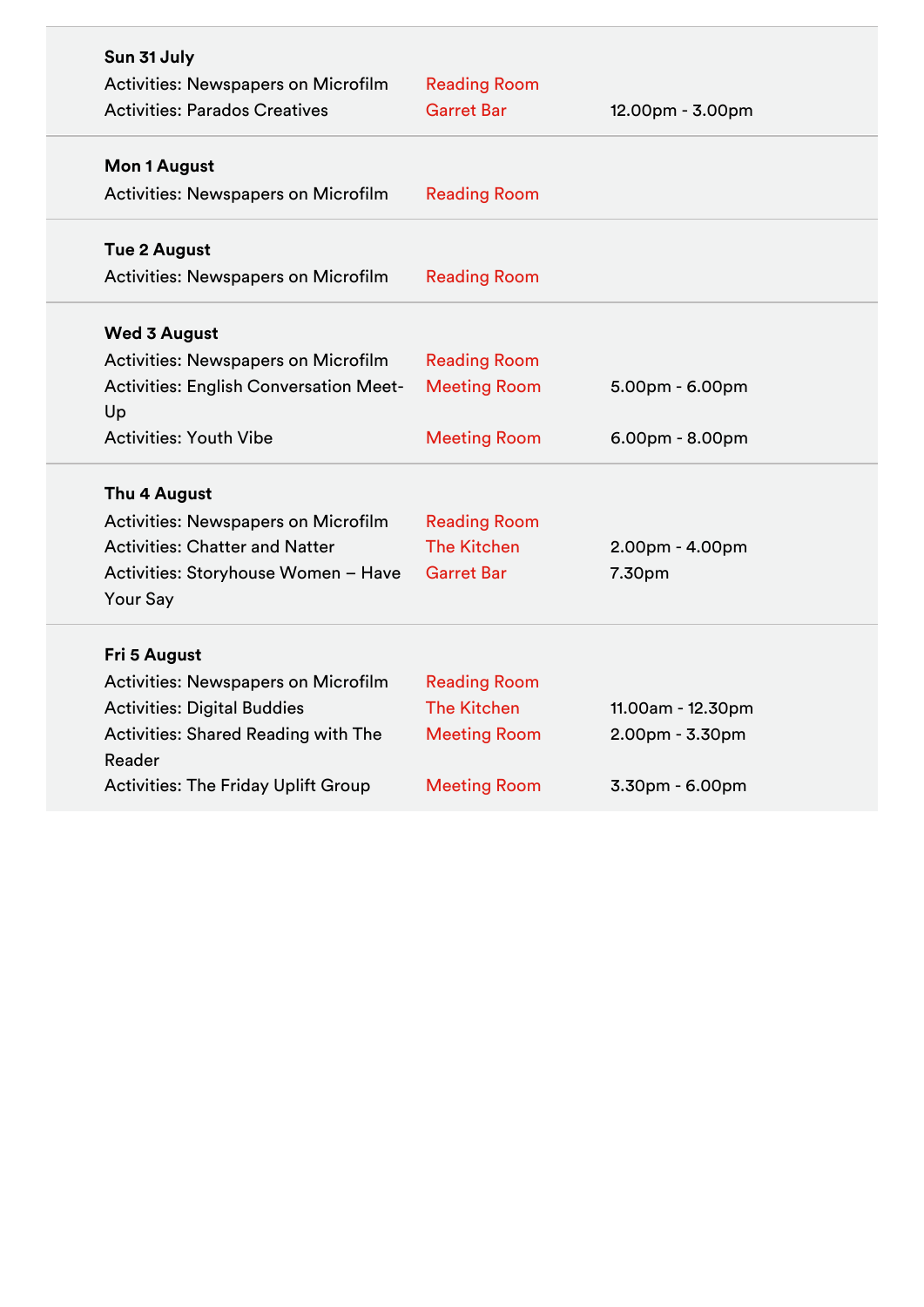| <b>Sat 6 August</b><br>Activities: Newspapers on Microfilm<br><b>Activities: Italian Storytelling</b> | <b>Reading Room</b><br><b>Storytelling Room</b> | 11.00am - 11.30am |
|-------------------------------------------------------------------------------------------------------|-------------------------------------------------|-------------------|
| <b>Sun 7 August</b>                                                                                   |                                                 |                   |
| <b>Activities: Newspapers on Microfilm</b>                                                            | <b>Reading Room</b>                             |                   |
| <b>Activities: Chester Boardgamers</b>                                                                | <b>Garret Bar</b>                               | $1.00pm - 4.30pm$ |
| <b>Mon 8 August</b>                                                                                   |                                                 |                   |
| Activities: Newspapers on Microfilm                                                                   | <b>Reading Room</b>                             |                   |
| Activities: The Pick 'n' Mix Book Group                                                               | <b>Meeting Room</b>                             | 2.00pm - 4.00pm   |
| Activities: Chester LGBT+ Book Group                                                                  | <b>Storytelling Room</b>                        | 7.30pm - 9.00pm   |
| <b>Tue 9 August</b>                                                                                   |                                                 |                   |
| <b>Activities: Newspapers on Microfilm</b>                                                            | <b>Reading Room</b>                             |                   |
| <b>Wed 10 August</b>                                                                                  |                                                 |                   |
| <b>Activities: Newspapers on Microfilm</b>                                                            | <b>Reading Room</b>                             |                   |
| <b>Activities: Bereavement Help Point</b>                                                             | <b>Meeting Room</b>                             | $2.00pm - 4.00pm$ |
| <b>Activities: Left Field Creatives</b>                                                               | <b>Meeting Room</b>                             | 7.00pm - 8.30pm   |
| <b>Activities: Storyhouse Women Book</b><br>Club                                                      | <b>Garret Bar</b>                               | 7.00pm - 9.00pm   |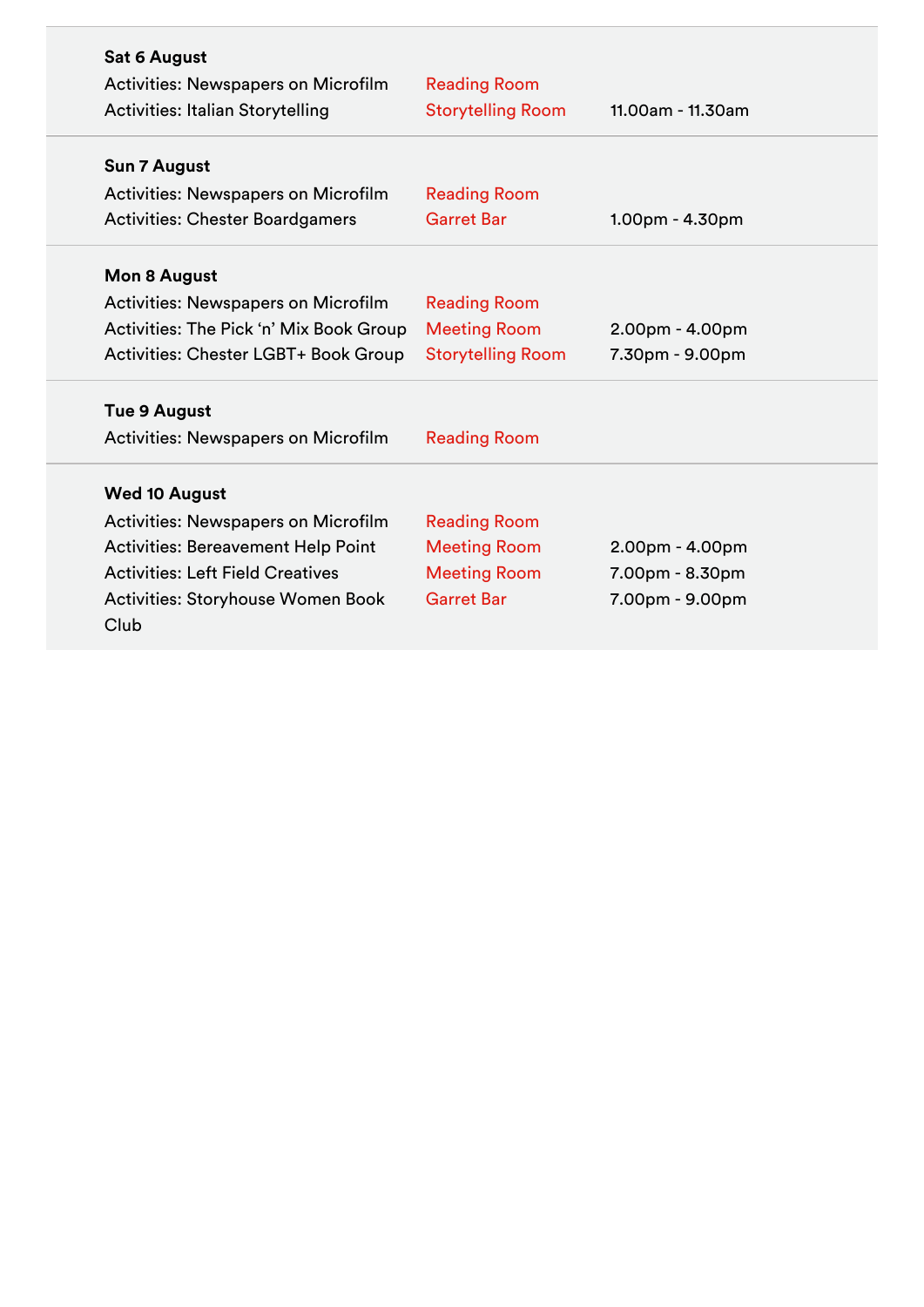| Thu 11 August<br><b>Activities: Newspapers on Microfilm</b><br><b>Activities: Chatter and Natter</b> | <b>Reading Room</b><br><b>The Kitchen</b> | $2.00pm - 4.00pm$ |
|------------------------------------------------------------------------------------------------------|-------------------------------------------|-------------------|
| Fri 12 August                                                                                        |                                           |                   |
| <b>Activities: Newspapers on Microfilm</b>                                                           | <b>Reading Room</b>                       |                   |
| <b>Activities: Digital Buddies</b>                                                                   | <b>The Kitchen</b>                        | 11.00am - 12.30pm |
| <b>Activities: Shared Reading with The</b><br>Reader                                                 | <b>Meeting Room</b>                       | $2.00pm - 3.30pm$ |
| <b>Activities: The Friday Uplift Group</b>                                                           | <b>Meeting Room</b>                       | 3.30pm - 6.00pm   |
| Sat 13 August                                                                                        |                                           |                   |
| <b>Activities: Newspapers on Microfilm</b>                                                           | <b>Reading Room</b>                       |                   |
| Sun 14 August                                                                                        |                                           |                   |
| <b>Activities: Newspapers on Microfilm</b>                                                           | <b>Reading Room</b>                       |                   |
| <b>Activities: Parados Creatives</b>                                                                 | <b>Garret Bar</b>                         | 12.00pm - 3.00pm  |
| Mon 15 August                                                                                        |                                           |                   |
| <b>Activities: Newspapers on Microfilm</b>                                                           | <b>Reading Room</b>                       |                   |
| Tue 16 August                                                                                        |                                           |                   |
| <b>Activities: Newspapers on Microfilm</b>                                                           | <b>Reading Room</b>                       |                   |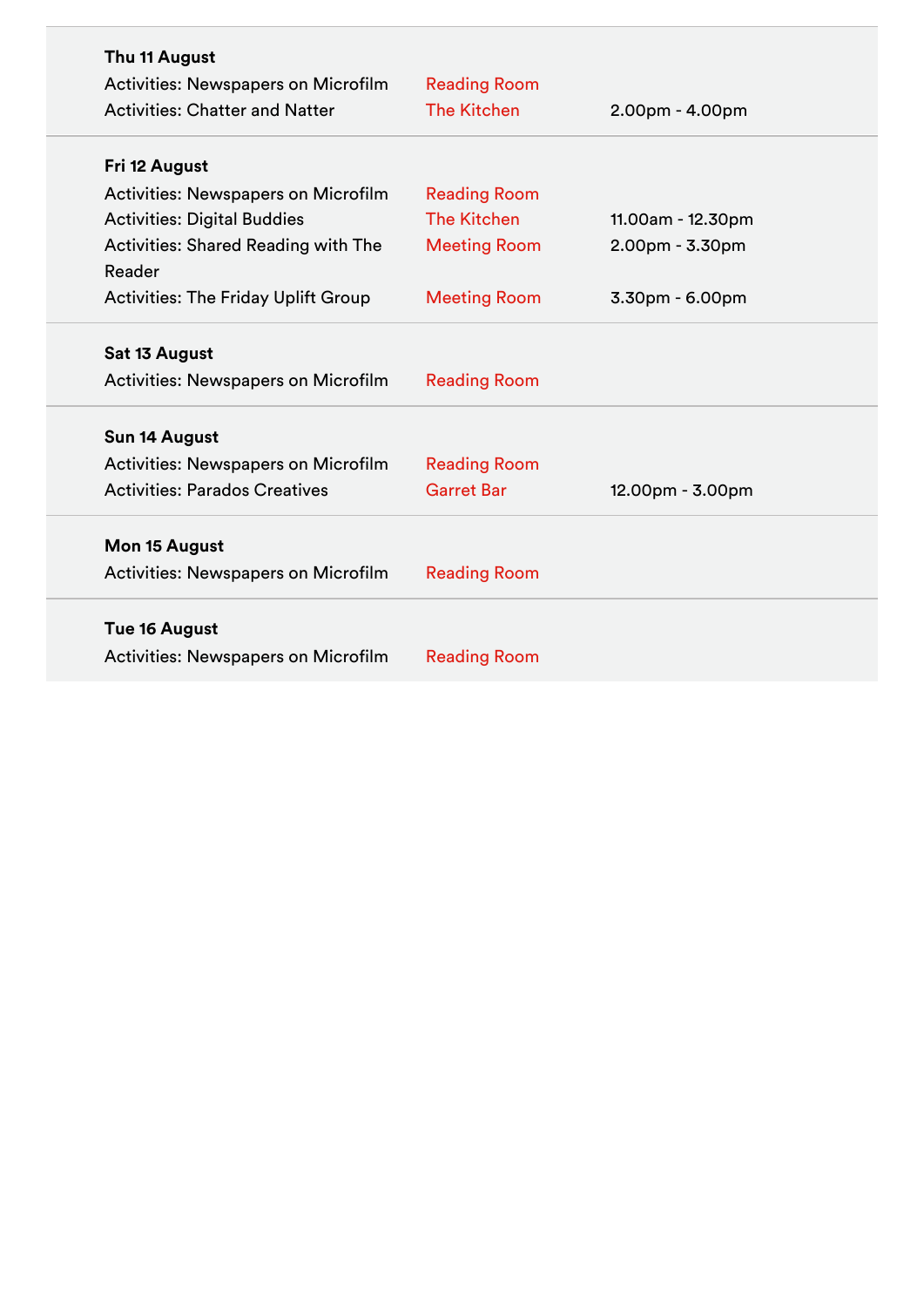| <b>Wed 17 August</b>                                  |                     |                   |
|-------------------------------------------------------|---------------------|-------------------|
| Activities: Newspapers on Microfilm                   | <b>Reading Room</b> |                   |
| Activities: Storyhouse Book Club                      | <b>Meeting Room</b> | 7.30pm - 9.00pm   |
| Thu 18 August                                         |                     |                   |
| <b>Activities: Newspapers on Microfilm</b>            | <b>Reading Room</b> | 9.00am - 11.00pm  |
| <b>Activities: Chatter and Natter</b>                 | <b>The Kitchen</b>  | 2.00pm - 4.00pm   |
| Activities: Kaleidoscope: Monthly Open Garret Theatre |                     | 6.30pm - 9.00pm   |
| Mic                                                   |                     |                   |
| Fri 19 August                                         |                     |                   |
| <b>Activities: Digital Buddies</b>                    | <b>The Kitchen</b>  | 11.00am - 12.30pm |
| Activities: Shared Reading with The                   | <b>Meeting Room</b> | 2.00pm - 3.30pm   |
| Reader                                                |                     |                   |
| <b>Activities: The Friday Uplift Group</b>            | <b>Meeting Room</b> | $3.30pm - 6.00pm$ |
| Sun 21 August                                         |                     |                   |
| <b>Activities: Chester Boardgamers</b>                | <b>Garret Bar</b>   | 1.00pm - 4.30pm   |
| Mon 22 August                                         |                     |                   |
| Activities: Language and Culture Café                 | <b>The Kitchen</b>  | 7.00pm            |
|                                                       |                     |                   |
| <b>Wed 24 August</b>                                  |                     |                   |
| <b>Activities: Macrame for Beginners</b>              | <b>The Kitchen</b>  | 11.00am           |
| Activities: Kaleidoscope: Monthly Open Garret Theatre |                     | 12.30pm - 3.00pm  |
| Mic                                                   |                     |                   |
| <b>Activities: Bereavement Help Point</b>             | <b>Meeting Room</b> | 2.00pm - 4.00pm   |
| Activities: Sherman Brother's Season -                | <b>The Kitchen</b>  | 2.00pm - 3.00pm   |
| <b>Flying Cars!</b>                                   |                     |                   |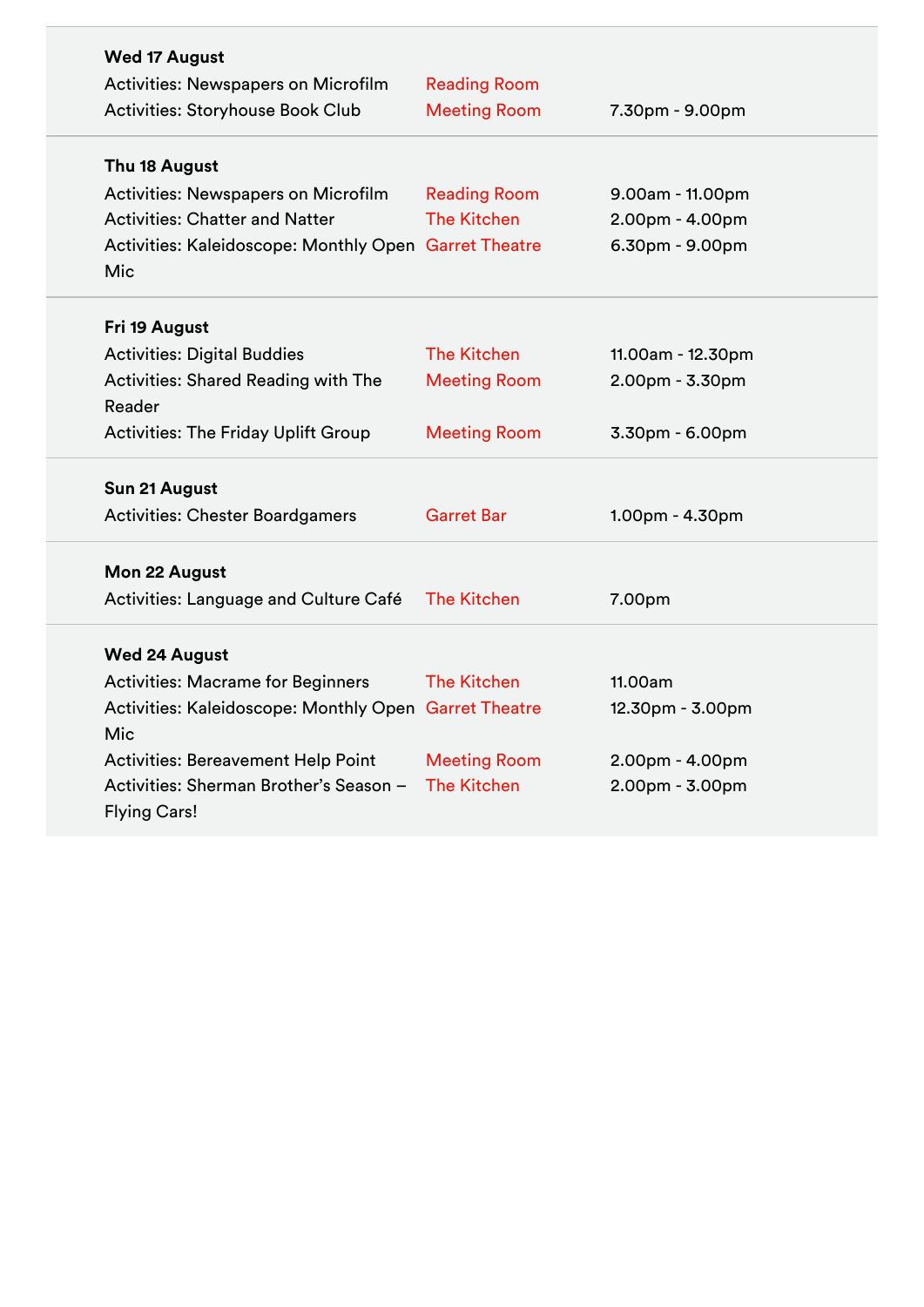| Thu 25 August                                      |                          |                   |
|----------------------------------------------------|--------------------------|-------------------|
| <b>Activities: Chatter and Natter</b>              | <b>The Kitchen</b>       | $2.00pm - 4.00pm$ |
|                                                    |                          |                   |
| Fri 26 August                                      |                          |                   |
| <b>Activities: Digital Buddies</b>                 | <b>The Kitchen</b>       | 11.00am - 12.30pm |
| Activities: Shared Reading with The                | <b>Meeting Room</b>      | 2.00pm - 3.30pm   |
| Reader                                             |                          |                   |
| <b>Activities: The Friday Uplift Group</b>         | <b>Meeting Room</b>      | 3.30pm - 6.00pm   |
|                                                    |                          |                   |
| Sat 27 August                                      |                          |                   |
| Activities: Sherman Brother's Season - The Kitchen |                          | 2.00pm - 3.00pm   |
| <b>Chalk Drawing!</b>                              |                          |                   |
| Sun 28 August                                      |                          |                   |
| <b>Activities: Parados Creatives</b>               | <b>Garret Bar</b>        | 12.00pm - 3.00pm  |
|                                                    |                          |                   |
| Thu 1 September                                    |                          |                   |
| <b>Activities: Chatter and Natter</b>              | <b>The Kitchen</b>       | $2.00pm - 4.00pm$ |
| Fri 2 September                                    |                          |                   |
| <b>Activities: Digital Buddies</b>                 | <b>The Kitchen</b>       | 11.00am - 12.30pm |
| Activities: Shared Reading with The                | <b>Meeting Room</b>      | 2.00pm - 3.30pm   |
| Reader                                             |                          |                   |
|                                                    |                          |                   |
| Activities: The Friday Uplift Group                | <b>Meeting Room</b>      | 3.30pm - 6.00pm   |
| <b>Sat 3 September</b>                             |                          |                   |
| <b>Activities: Italian Storytelling</b>            | <b>Storytelling Room</b> | 11.00am - 11.30am |
|                                                    |                          |                   |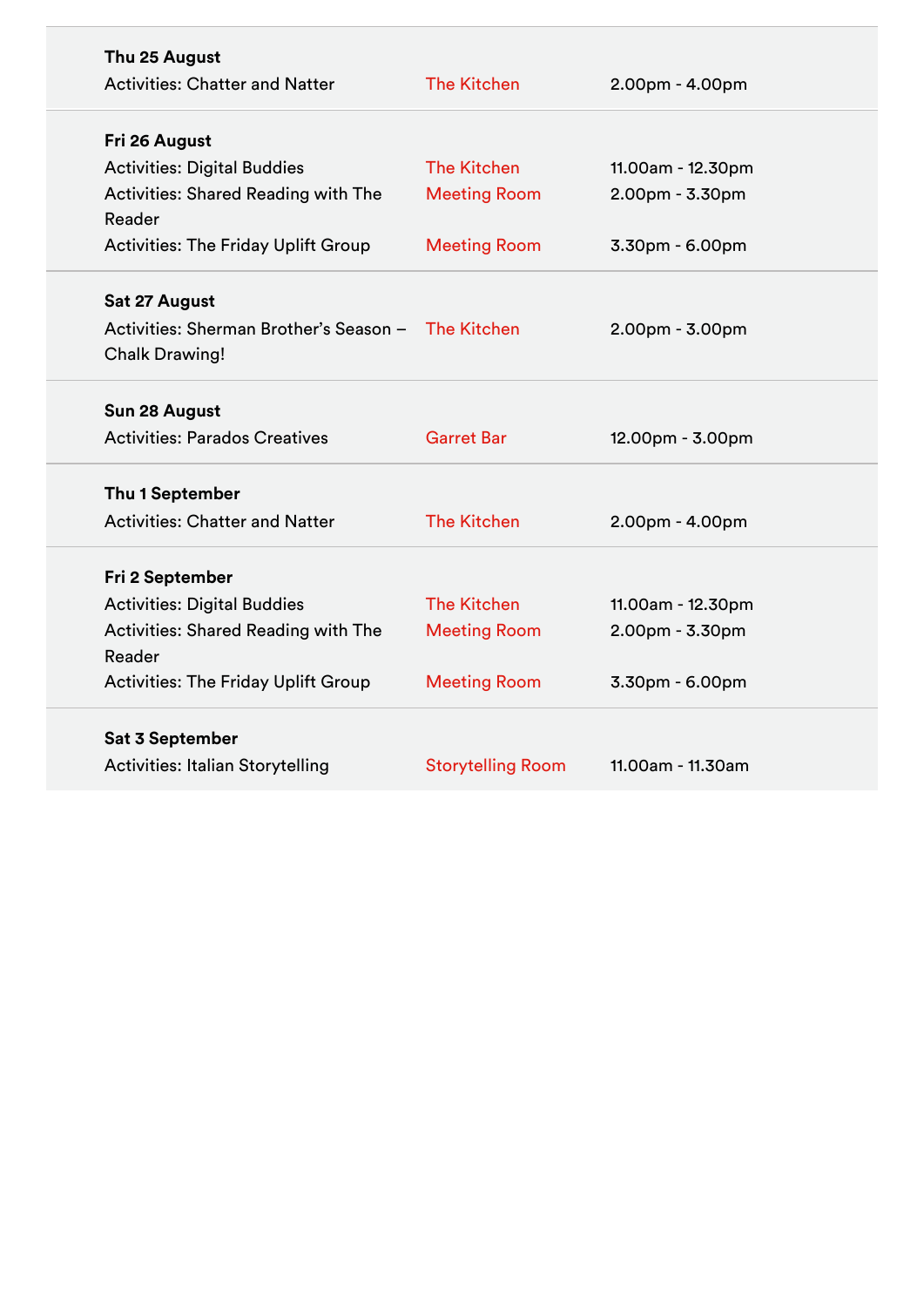| Sun 4 September                                       |                          |                    |
|-------------------------------------------------------|--------------------------|--------------------|
| <b>Activities: Chester Boardgamers</b>                | <b>Garret Bar</b>        | $1.00pm - 4.30pm$  |
| <b>Wed 7 September</b>                                |                          |                    |
| <b>Activities: Youth Vibe</b>                         | <b>Meeting Room</b>      | $6.00pm - 8.00pm$  |
| Thu 8 September                                       |                          |                    |
| <b>Activities: Chatter and Natter</b>                 | <b>The Kitchen</b>       | 2.00pm - 4.00pm    |
| Activities: Kaleidoscope: Monthly Open Garret Theatre |                          | 6.30pm - 9.00pm    |
| Mic                                                   |                          |                    |
| Fri 9 September                                       |                          |                    |
| <b>Activities: Digital Buddies</b>                    | <b>The Kitchen</b>       | 11.00am - 12.30pm  |
| Activities: Shared Reading with The                   | <b>Meeting Room</b>      | 2.00pm - 3.30pm    |
| Reader                                                |                          |                    |
| <b>Activities: The Friday Uplift Group</b>            | <b>Meeting Room</b>      | 3.30pm - 6.00pm    |
| <b>Activities: Chester and Borders Polish</b>         | <b>Meeting Room</b>      | 7.30pm - 9.00pm    |
| Society                                               |                          |                    |
| <b>Sat 10 September</b>                               |                          |                    |
| Activities: Writing Workshop with Betty Garret Bar    |                          | 1.45 <sub>pm</sub> |
| Doyle                                                 |                          |                    |
| <b>Sun 11 September</b>                               |                          |                    |
| <b>Activities: Parados Creatives</b>                  | <b>Garret Bar</b>        | 12.00pm - 3.00pm   |
|                                                       |                          |                    |
| Mon 12 September                                      |                          |                    |
| Activities: The Pick 'n' Mix Book Group               | <b>Meeting Room</b>      | 2.00pm - 4.00pm    |
| Activities: Chester LGBT+ Book Group                  | <b>Storytelling Room</b> | 7.30pm - 9.00pm    |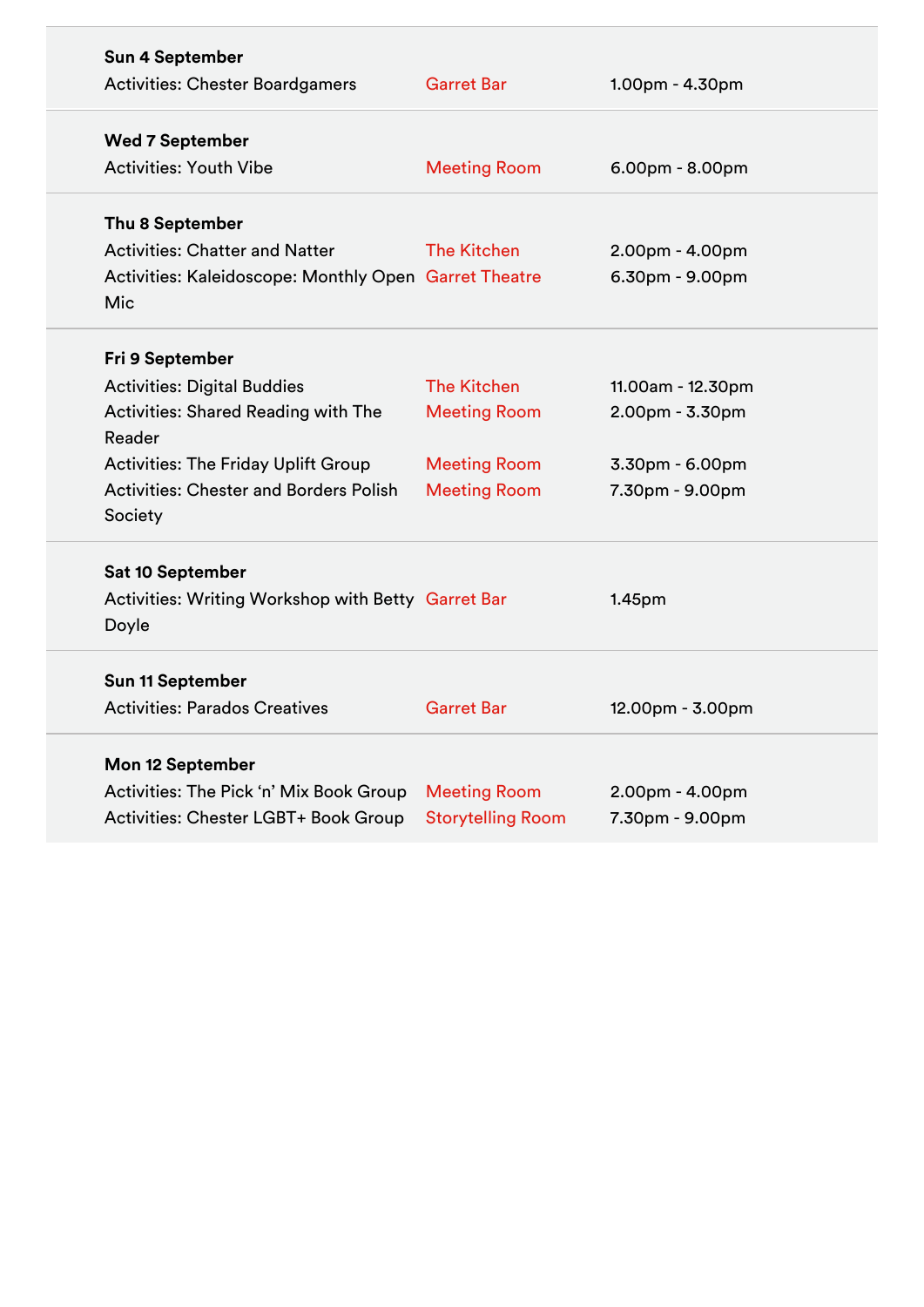| <b>Wed 14 September</b>                       |                     |                   |
|-----------------------------------------------|---------------------|-------------------|
| Activities: Bereavement Help Point            | <b>Meeting Room</b> | 2.00pm - 4.00pm   |
| <b>Activities: Left Field Creatives</b>       | <b>Meeting Room</b> | 7.00pm - 8.30pm   |
| Activities: Storyhouse Women Book             | <b>Garret Bar</b>   | 7.00pm - 9.00pm   |
| Club                                          |                     |                   |
| Thu 15 September                              |                     |                   |
| <b>Activities: Chatter and Natter</b>         | <b>The Kitchen</b>  | $2.00pm - 4.00pm$ |
| Fri 16 September                              |                     |                   |
| <b>Activities: Digital Buddies</b>            | <b>The Kitchen</b>  | 11.00am - 12.30pm |
| <b>Activities: Shared Reading with The</b>    | <b>Meeting Room</b> | 2.00pm - 3.30pm   |
| Reader                                        |                     |                   |
| <b>Activities: The Friday Uplift Group</b>    | <b>Meeting Room</b> | 3.30pm - 6.00pm   |
| Sun 18 September                              |                     |                   |
| <b>Activities: Chester Boardgamers</b>        | <b>Garret Bar</b>   | 1.00pm - 4.30pm   |
| <b>Wed 21 September</b>                       |                     |                   |
| Activities: Storyhouse Book Club              | <b>Meeting Room</b> | 7.30pm - 9.00pm   |
| Thu 22 September                              |                     |                   |
| <b>Activities: Chatter and Natter</b>         | <b>The Kitchen</b>  | $2.00pm - 4.00pm$ |
|                                               |                     |                   |
| Fri 23 September                              |                     |                   |
| <b>Activities: Digital Buddies</b>            | <b>The Kitchen</b>  | 11.00am - 12.30pm |
| Activities: Shared Reading with The<br>Reader | <b>Meeting Room</b> | 2.00pm - 3.30pm   |
| <b>Activities: The Friday Uplift Group</b>    | <b>Meeting Room</b> | 3.30pm - 6.00pm   |
|                                               |                     |                   |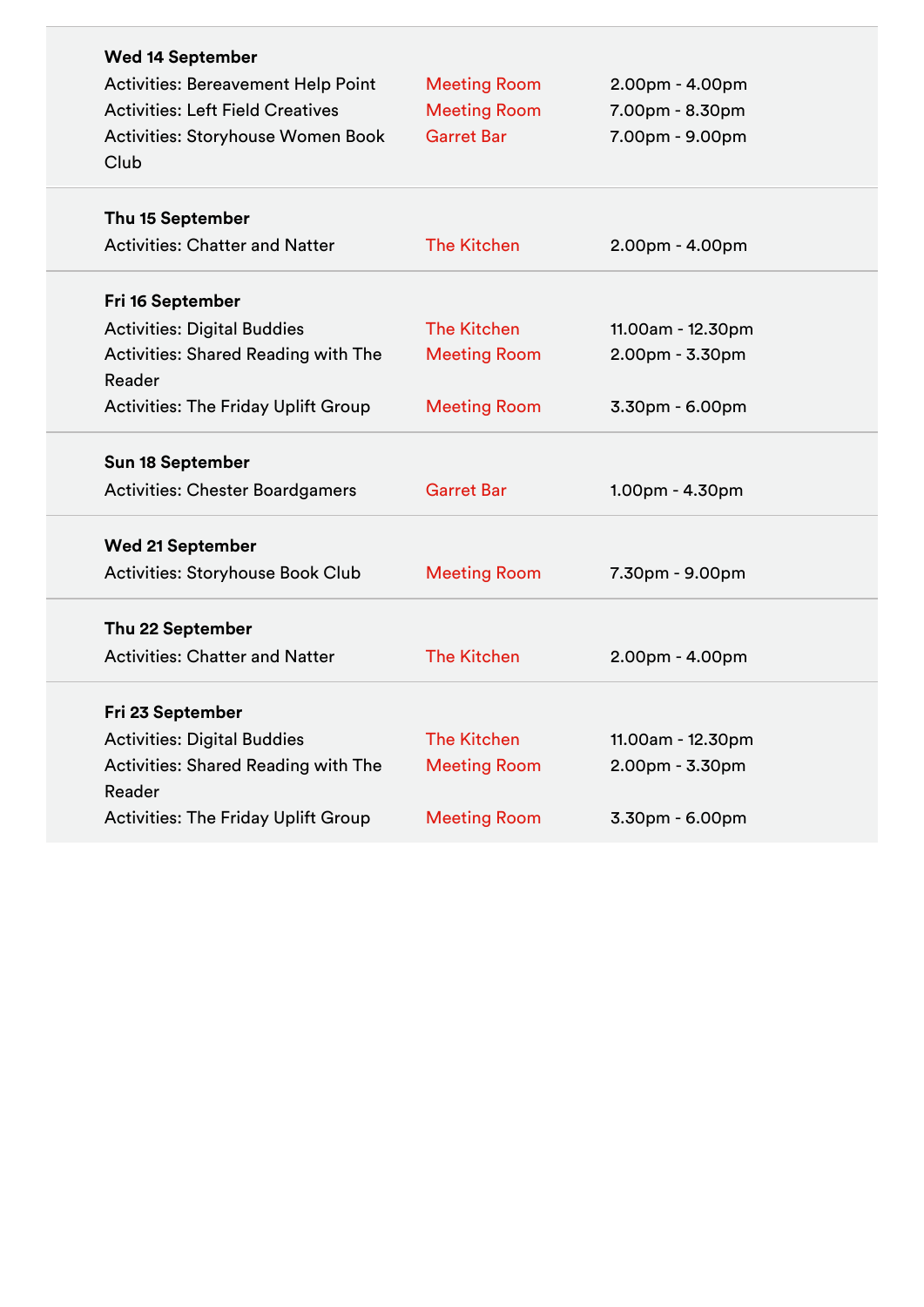| Sun 25 September                                             |                          |                   |
|--------------------------------------------------------------|--------------------------|-------------------|
| <b>Activities: Parados Creatives</b>                         | <b>Meeting Room</b>      | 12.00pm - 3.00pm  |
| Mon 26 September                                             |                          |                   |
| Activities: Language and Culture Café                        | <b>The Kitchen</b>       | 7.00pm            |
| <b>Wed 28 September</b>                                      |                          |                   |
| Activities: Kaleidoscope: Monthly Open Garret Theatre<br>Mic |                          | 12.30pm - 3.00pm  |
| <b>Activities: Bereavement Help Point</b>                    | <b>Meeting Room</b>      | 2.00pm - 4.00pm   |
| Thu 29 September                                             |                          |                   |
| <b>Activities: Chatter and Natter</b>                        | <b>The Kitchen</b>       | 2.00pm - 4.00pm   |
| Fri 30 September                                             |                          |                   |
| <b>Activities: Digital Buddies</b>                           | <b>The Kitchen</b>       | 11.00am - 12.30pm |
| <b>Activities: Shared Reading with The</b><br>Reader         | <b>Meeting Room</b>      | 2.00pm - 3.30pm   |
| <b>Activities: The Friday Uplift Group</b>                   | <b>Meeting Room</b>      | 3.30pm - 6.00pm   |
| <b>Sat 1 October</b>                                         |                          |                   |
| <b>Activities: Italian Storytelling</b>                      | <b>Storytelling Room</b> | 11.00am - 11.30am |
| <b>Sun 2 October</b>                                         |                          |                   |
| <b>Activities: Chester Boardgamers</b>                       | <b>Garret Bar</b>        | $1.00pm - 4.30pm$ |
| <b>Wed 5 October</b>                                         |                          |                   |
| Activities: Kaleidoscope: Monthly Open Garret Theatre<br>Mic |                          | 12.30pm - 3.00pm  |
| <b>Activities: Youth Vibe</b>                                | <b>Meeting Room</b>      | $6.00pm - 8.00pm$ |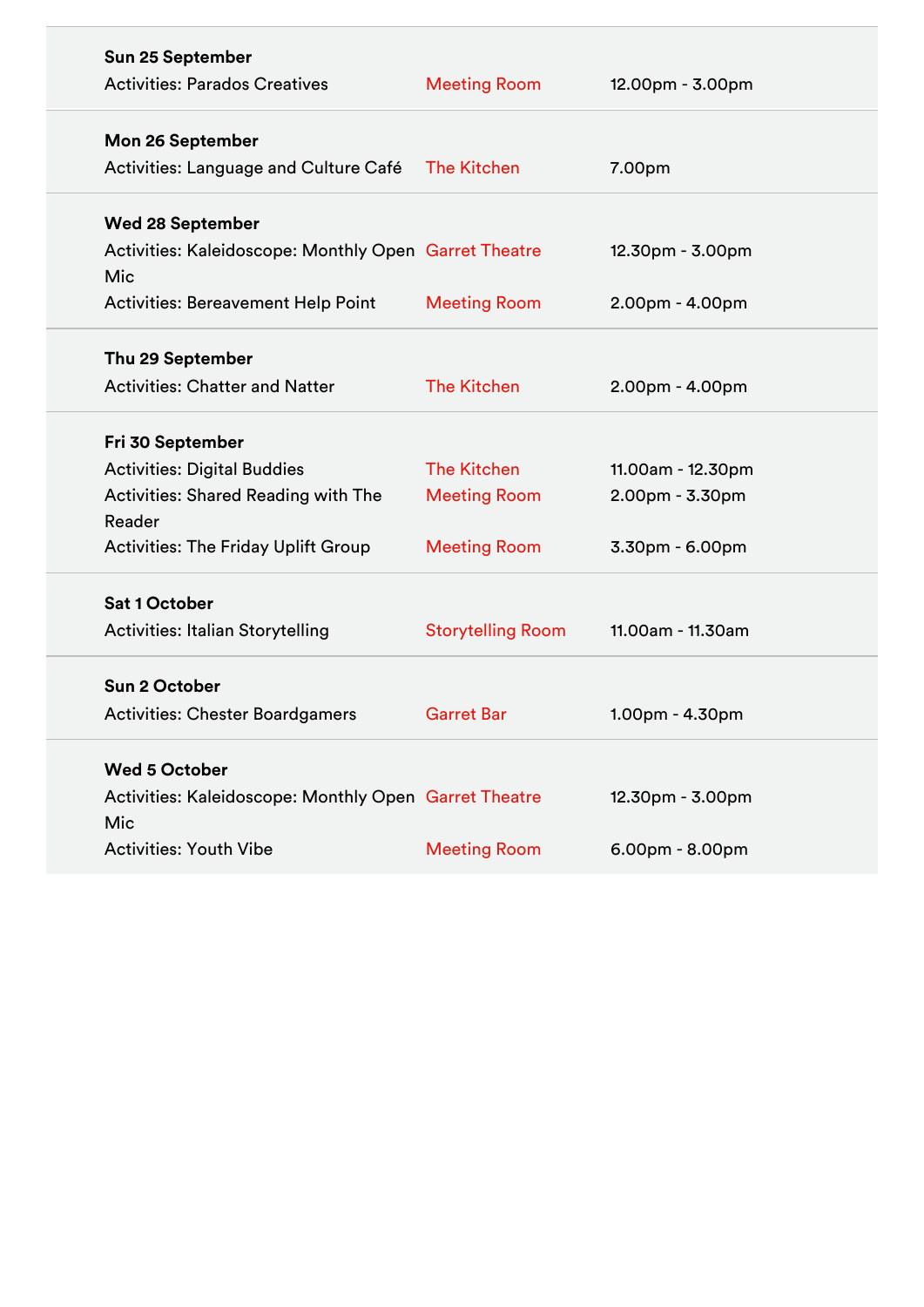| Thu 6 October                              |                          |                   |
|--------------------------------------------|--------------------------|-------------------|
| <b>Activities: Chatter and Natter</b>      | <b>The Kitchen</b>       | $2.00pm - 4.00pm$ |
| Fri 7 October                              |                          |                   |
| <b>Activities: Digital Buddies</b>         | <b>The Kitchen</b>       | 11.00am - 12.30pm |
| <b>Activities: Shared Reading with The</b> | <b>Meeting Room</b>      | $2.00pm - 3.30pm$ |
| Reader                                     |                          |                   |
| <b>Activities: The Friday Uplift Group</b> | <b>Meeting Room</b>      | 3.30pm - 6.00pm   |
| <b>Sun 9 October</b>                       |                          |                   |
| <b>Activities: Parados Creatives</b>       | <b>Garret Bar</b>        | 12.00pm - 3.00pm  |
| Mon 10 October                             |                          |                   |
| Activities: The Pick 'n' Mix Book Group    | <b>Meeting Room</b>      | $2.00pm - 4.00pm$ |
| Activities: Chester LGBT+ Book Group       | <b>Storytelling Room</b> | 7.30pm - 9.00pm   |
| <b>Wed 12 October</b>                      |                          |                   |
| <b>Activities: Bereavement Help Point</b>  | <b>Meeting Room</b>      | $2.00pm - 4.00pm$ |
| <b>Activities: Left Field Creatives</b>    | <b>Meeting Room</b>      | 7.00pm - 8.30pm   |
| Activities: Storyhouse Women Book          | <b>Garret Bar</b>        | 7.00pm - 9.00pm   |
| Club                                       |                          |                   |
| Thu 13 October                             |                          |                   |
| <b>Activities: Chatter and Natter</b>      | <b>The Kitchen</b>       | $2.00pm - 4.00pm$ |
|                                            |                          |                   |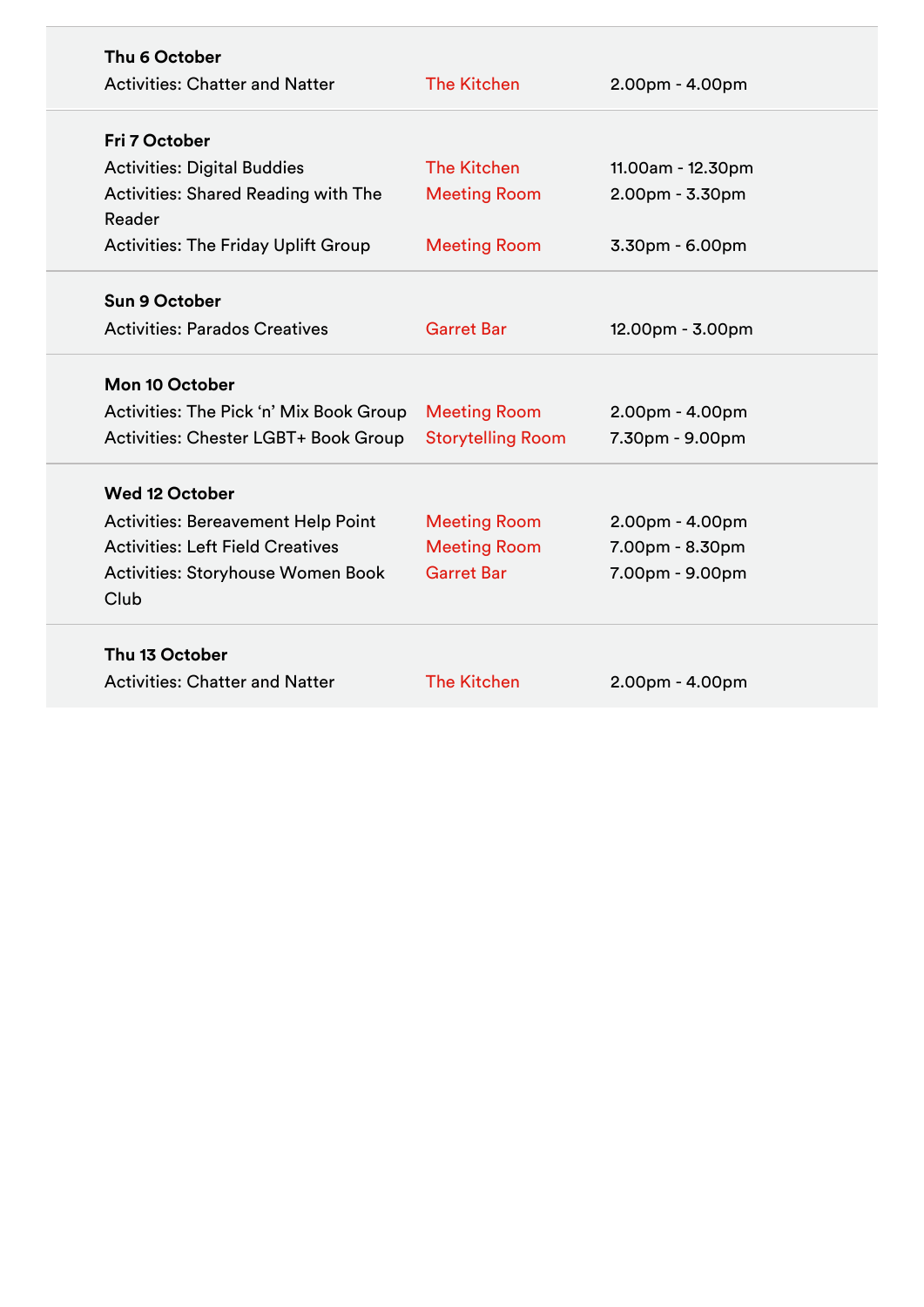| Fri 14 October                                        |                     |                   |
|-------------------------------------------------------|---------------------|-------------------|
| <b>Activities: Digital Buddies</b>                    | <b>The Kitchen</b>  | 11.00am - 12.30pm |
| <b>Activities: Shared Reading with The</b>            | <b>Meeting Room</b> | 2.00pm - 3.30pm   |
| Reader                                                |                     |                   |
| <b>Activities: The Friday Uplift Group</b>            | <b>Meeting Room</b> | 3.30pm - 6.00pm   |
| <b>Activities: Chester and Borders Polish</b>         | <b>Meeting Room</b> | 7.30pm - 9.00pm   |
| Society                                               |                     |                   |
| Sun 16 October                                        |                     |                   |
| <b>Activities: Chester Boardgamers</b>                | <b>Garret Bar</b>   | $1.00pm - 4.30pm$ |
|                                                       |                     |                   |
| <b>Wed 19 October</b>                                 |                     |                   |
| <b>Activities: Storyhouse Book Club</b>               | <b>Meeting Room</b> | 7.30pm - 9.00pm   |
| Thu 20 October                                        |                     |                   |
| <b>Activities: Chatter and Natter</b>                 | <b>The Kitchen</b>  | $2.00pm - 4.00pm$ |
| Activities: Kaleidoscope: Monthly Open Garret Theatre |                     | $6.30pm - 9.00pm$ |
| Mic                                                   |                     |                   |
| Fri 21 October                                        |                     |                   |
|                                                       |                     |                   |
| <b>Activities: Digital Buddies</b>                    | <b>The Kitchen</b>  | 11.00am - 12.30pm |
| <b>Activities: Shared Reading with The</b>            | <b>Meeting Room</b> | $2.00pm - 3.30pm$ |
| Reader                                                |                     |                   |
| <b>Activities: The Friday Uplift Group</b>            | <b>Meeting Room</b> | 3.30pm - 6.00pm   |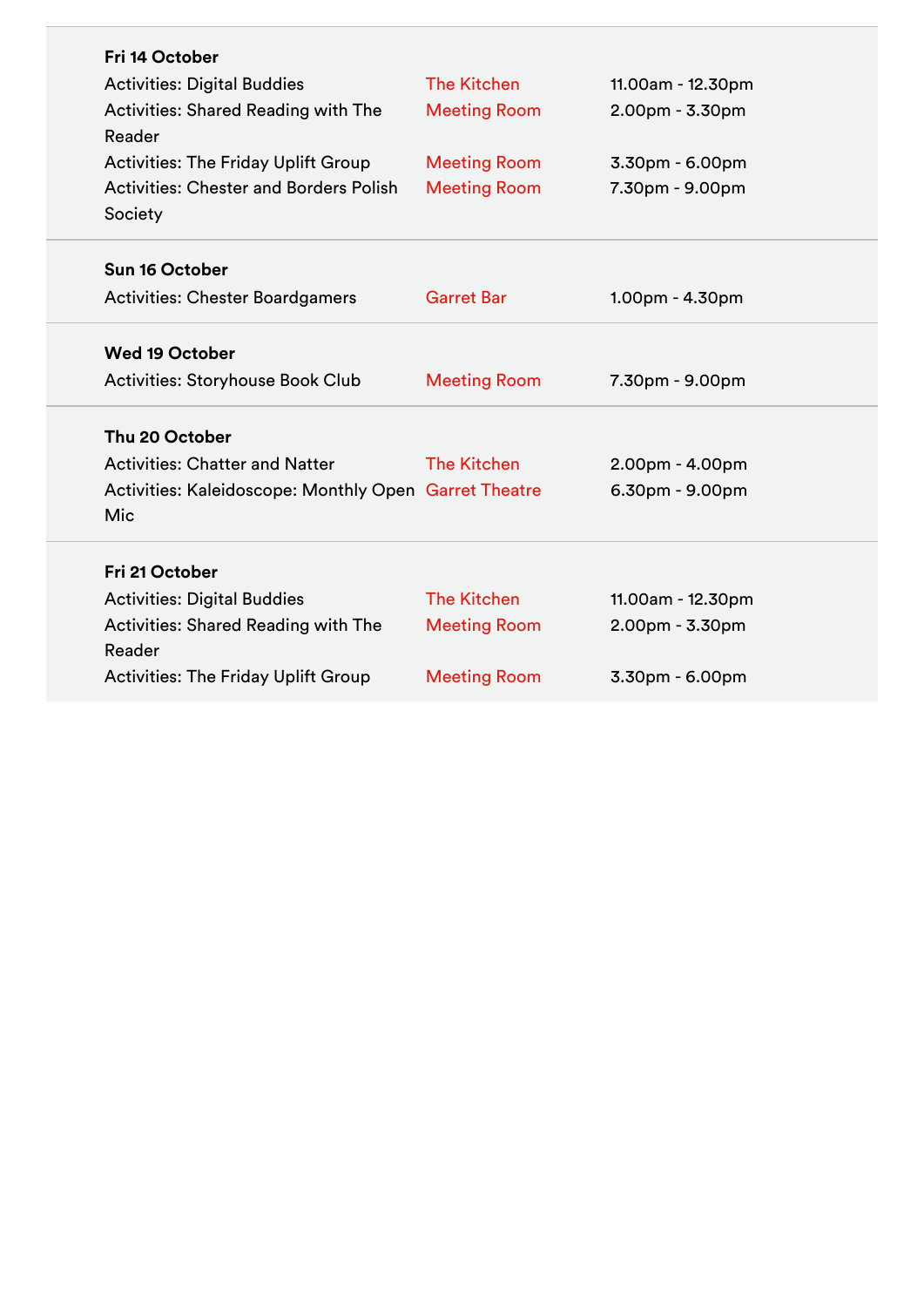| <b>Wed 26 October</b>                                |                     |                   |
|------------------------------------------------------|---------------------|-------------------|
| <b>Activities: Bereavement Help Point</b>            | <b>Meeting Room</b> | 2.00pm - 4.00pm   |
| Thu 27 October                                       |                     |                   |
| <b>Activities: Chatter and Natter</b>                | <b>The Kitchen</b>  | 2.00pm - 4.00pm   |
| Fri 28 October                                       |                     |                   |
| <b>Activities: Digital Buddies</b>                   | <b>The Kitchen</b>  | 11.00am - 12.30pm |
| <b>Activities: Shared Reading with The</b>           | <b>Meeting Room</b> | 2.00pm - 3.30pm   |
| Reader                                               |                     |                   |
| <b>Activities: The Friday Uplift Group</b>           | <b>Meeting Room</b> | 3.30pm - 6.00pm   |
| Sun 30 October                                       |                     |                   |
| <b>Activities: Chester Boardgamers</b>               | <b>Garret Bar</b>   | $1.00pm - 4.30pm$ |
| Mon 31 October                                       |                     |                   |
| Activities: Language and Culture Café                | <b>The Kitchen</b>  | 7.00pm            |
| <b>Wed 2 November</b>                                |                     |                   |
|                                                      |                     |                   |
| <b>Activities: Youth Vibe</b>                        | <b>Meeting Room</b> | $6.00pm - 8.00pm$ |
| Thu 3 November                                       |                     |                   |
| <b>Activities: Chatter and Natter</b>                | <b>The Kitchen</b>  | $2.00pm - 4.00pm$ |
| Fri 4 November                                       |                     |                   |
|                                                      |                     |                   |
| <b>Activities: Digital Buddies</b>                   | <b>The Kitchen</b>  | 11.00am - 12.30pm |
| <b>Activities: Shared Reading with The</b><br>Reader | <b>Meeting Room</b> | 2.00pm - 3.30pm   |
| <b>Activities: The Friday Uplift Group</b>           | <b>Meeting Room</b> | 3.30pm - 6.00pm   |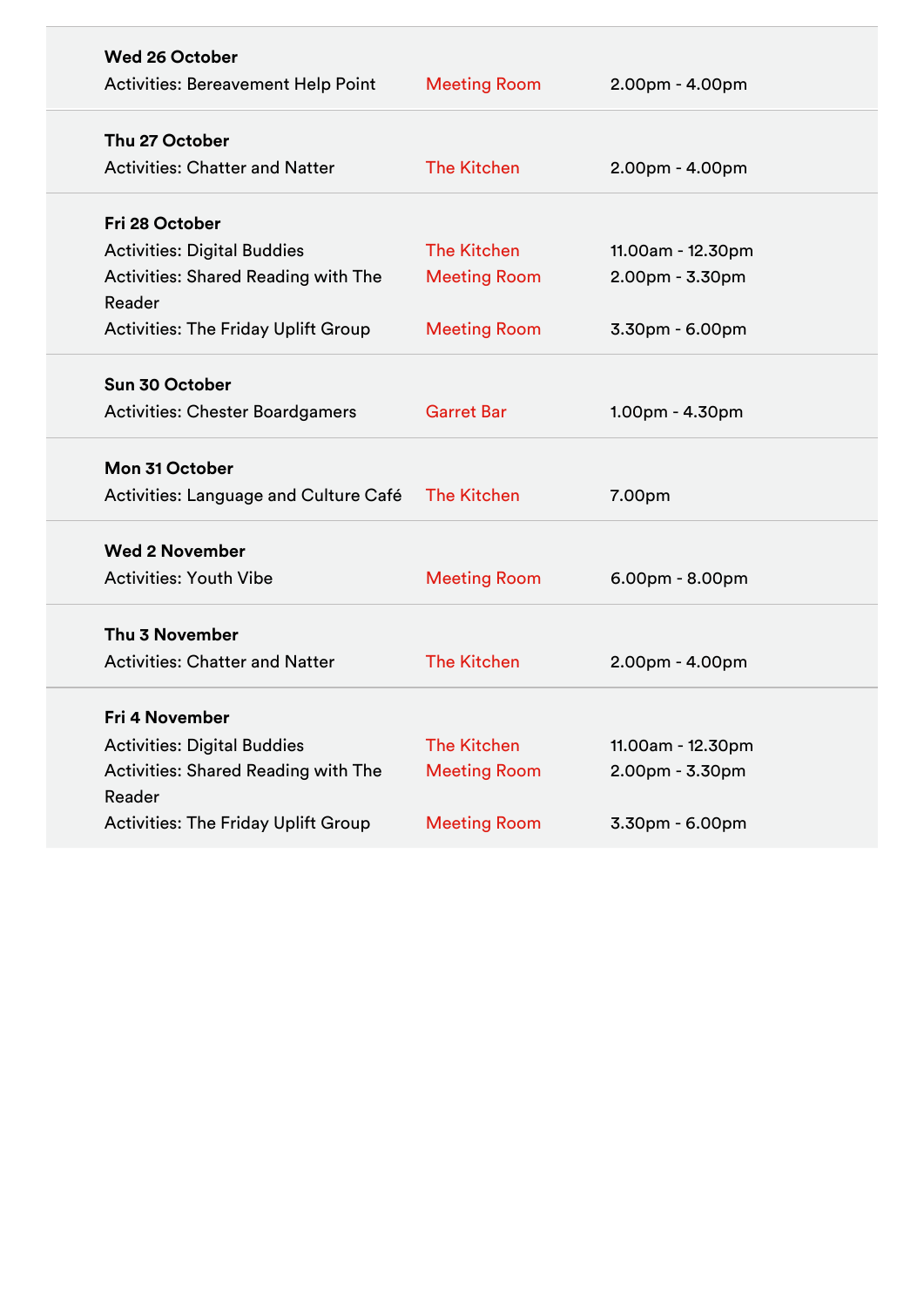| <b>Sat 5 November</b>                                 |                          |                   |
|-------------------------------------------------------|--------------------------|-------------------|
| <b>Activities: Italian Storytelling</b>               | <b>Storytelling Room</b> | 11.00am - 11.30am |
| <b>Sun 6 November</b>                                 |                          |                   |
| <b>Activities: Parados Creatives</b>                  | <b>Garret Bar</b>        | 12.00pm - 3.00pm  |
| <b>Mon 7 November</b>                                 |                          |                   |
| Activities: The Pick 'n' Mix Book Group               | <b>Meeting Room</b>      | $2.00pm - 4.00pm$ |
| <b>Wed 9 November</b>                                 |                          |                   |
| <b>Activities: Bereavement Help Point</b>             | <b>Meeting Room</b>      | $2.00pm - 4.00pm$ |
| <b>Activities: Left Field Creatives</b>               | <b>Meeting Room</b>      | 7.00pm - 8.30pm   |
| Activities: Storyhouse Women Book                     | <b>Garret Bar</b>        | 7.00pm - 9.00pm   |
| Club                                                  |                          |                   |
| Thu 10 November                                       |                          |                   |
| <b>Activities: Chatter and Natter</b>                 | <b>The Kitchen</b>       | 2.00pm - 4.00pm   |
| Activities: Kaleidoscope: Monthly Open Garret Theatre |                          | $6.30pm - 9.00pm$ |
| Mic                                                   |                          |                   |
| Fri 11 November                                       |                          |                   |
| <b>Activities: Digital Buddies</b>                    | <b>The Kitchen</b>       | 11.00am - 12.30pm |
| <b>Activities: Shared Reading with The</b>            | <b>Meeting Room</b>      | $2.00pm - 3.30pm$ |
| Reader                                                |                          |                   |
| <b>Activities: The Friday Uplift Group</b>            | <b>Meeting Room</b>      | $3.30pm - 6.00pm$ |
| <b>Activities: Chester and Borders Polish</b>         | <b>Meeting Room</b>      | 7.30pm - 9.00pm   |
| Society                                               |                          |                   |